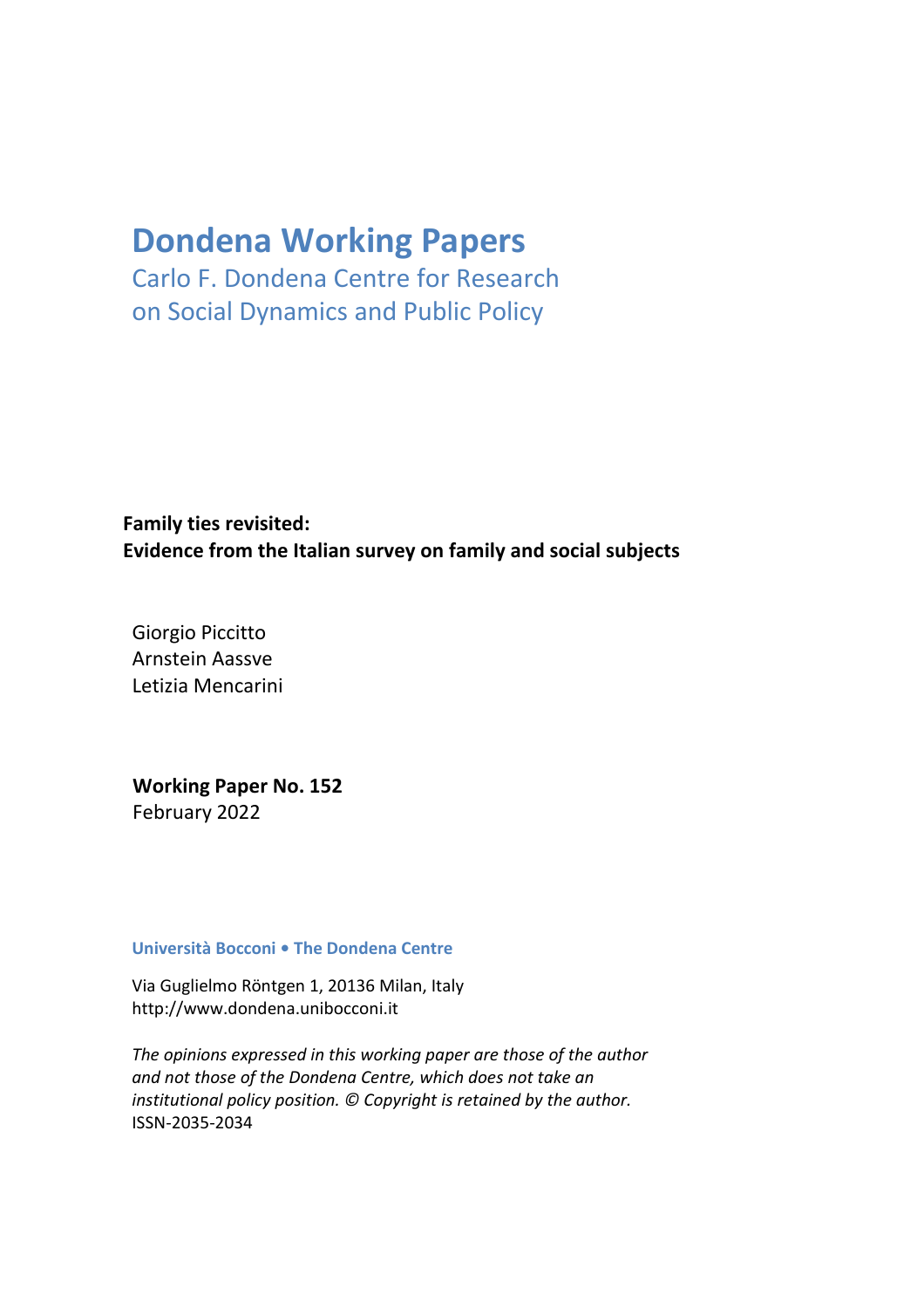# **Family ties revisited: Evidence from the Italian survey on family and social subjects**

Giorgio Piccitto, Arnstein Aassve, Letizia Mencarini

**Keywords:** family ties, inter-generational relations, education, gender

#### **Abstract**

This study provides a review of the concept of family ties. It then measures family ties in an unprecedentedly all-encompassing way, accounting for the individual heterogeneity (by context, gender, education and age) that may affect them, looking at the patterns of variation among the different dimensions. Indeed, a large number of indicators have been used in the literature to measure family ties, but the inter-relation among their dimensions has rarely been explicitly taken into account. Furthermore, family ties have been assumed to be invariant among different individuals, without any formal test of this assumption. The analysis is based on Italian National Statistical Office (ISTAT) survey on family and social subjects (FFS 2016) on 24,753 individuals. A Structural Equation Model (SEM) is used to measure the different family tie dimensions and to test their invariance by individual characteristics. The results bring out seven dimensions of family ties. These dimensions are invariant by context and gender, but not by education and age. These findings offer a clear picture of the concept of family ties and show how this concept is differently perceived on the basis of some ascribed and some acquired personal characteristics.

## **Introduction**

Family ties are frequently invoked in the social sciences to explain societal differences in organizational structures and different individual behaviours at the micro-level. The concept of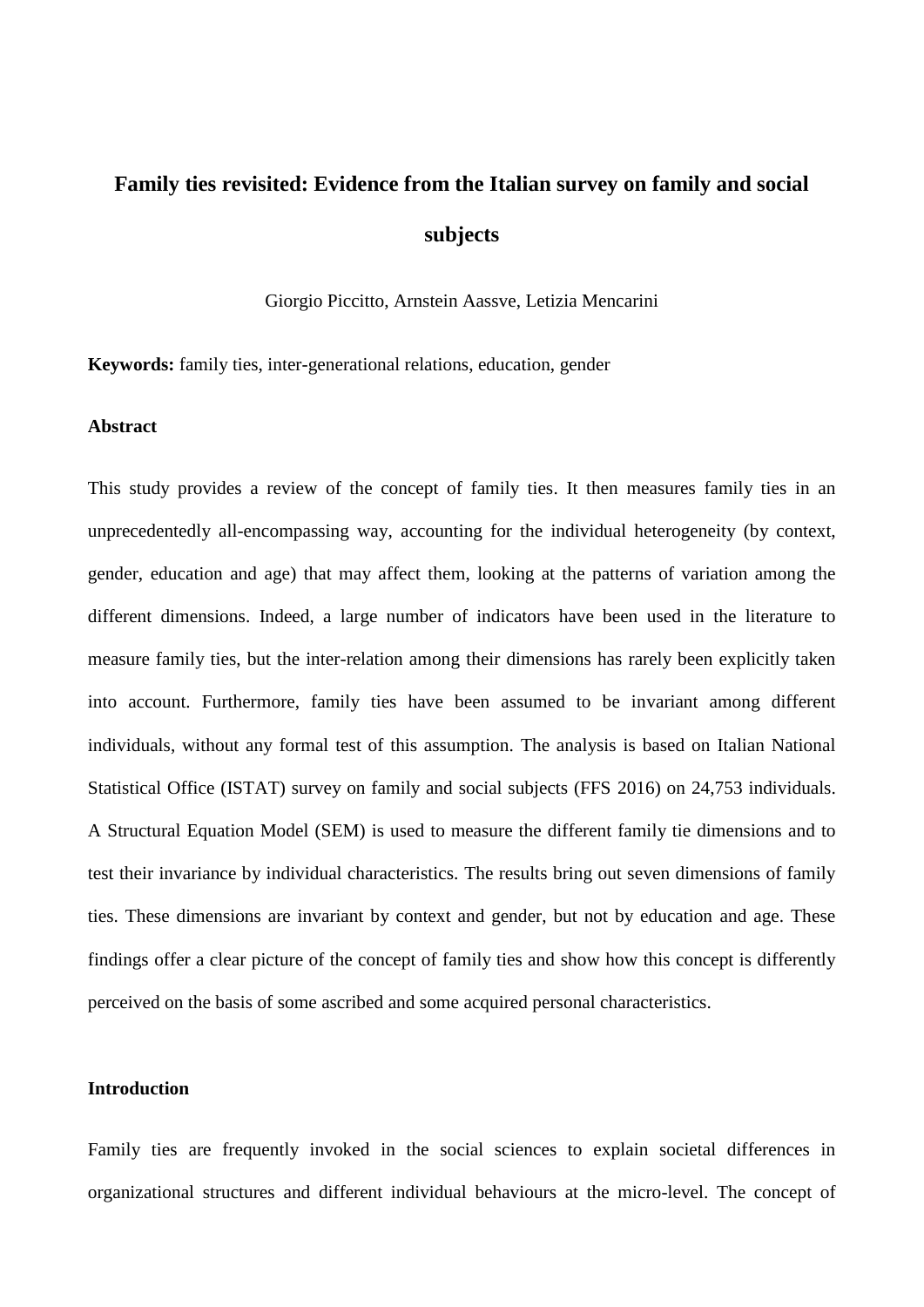family ties follows on from historical studies on family systems, their origins, and their impact on economic development and prosperity. The idea of family ties particularly caught on after Banfield's (1958) ethnographic study of a small village in the south of Italy, *The moral basis of a backward society*. In this work Banfield argued that general backwardness and blocks to change in Southern Italy were due to an amoral vision of the family (*amoral familism*), which in Banfield's view is about maximizing «the material, short run advantage of the nuclear family». Starting with this Italian example, family ties took on an important role in explaining how deep cultural ideas and beliefs about the family could have a pervasive impact on societal structures and development. Coleman (1990) elaborated on these observations suggesting that in societies based on strong family ties, selfish behaviour outside the family network is deemed acceptable. Instead, in those societies in which the ties are weaker, individuals are more prone to trust unknown others, something which enhances cooperation. Since the seminal works of Banfield and Coleman, family ties have become an important concept in the social sciences, and it has been argued that they explain variation in political interest and activism (Alesina and Giuliano, 2011; 2014), social trust (Yamagishi et al., 1998), economic prosperity and demographic behaviors such as fertility (Livi Bacci, 2002).

However, the concept has been measured using a large array of different variables with different dimensions concerning the family, though there has seldom been any attempt to account for interrelations among these dimensions. This practice has undermined the complexity of the concept, that cannot be properly proxied by the use of a restricted and narrow number of *ad-hoc* variables without avoiding poor theorization and incomplete measurements.

Starting with these considerations, this study offers three main contributions. First, we empirically review the measures employed for family ties. For this purpose, the FFS 2016 is ideal, being probably the most comprehensive survey containing indicators of family ties. It also includes norms towards the family and new additional measures, such as frequency of contact through new technologies. Secondly, we control for the fact that different individuals may conceive the various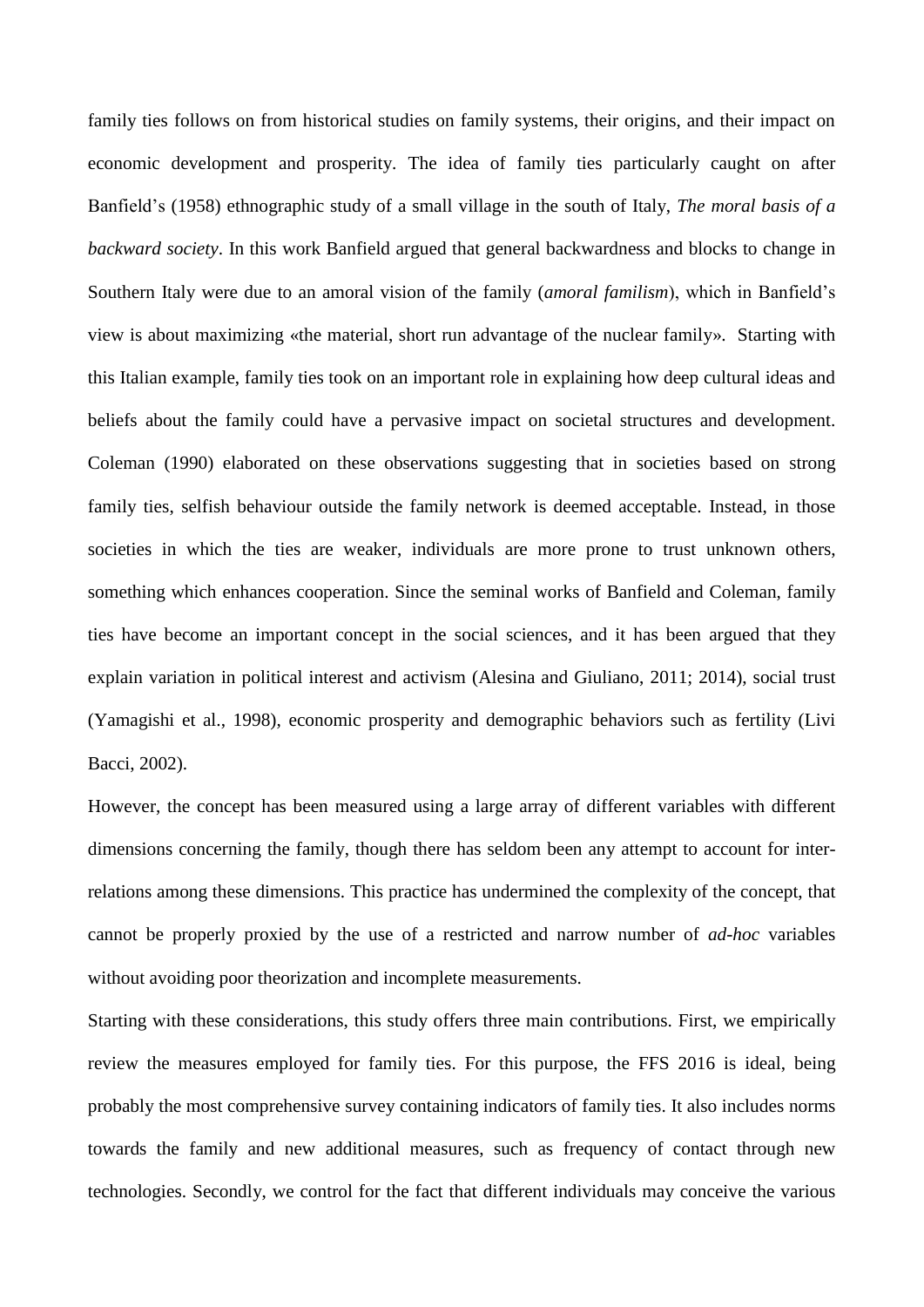dimensions of family ties differently. In other words, the concept of family ties may be affected by individual heterogeneity, a fact that would undermine the external validity of family ties studies. In this light, we focus in on family ties invariance by the respondent's context (North-Centre vs. South and Islands), gender (women vs. men) education (low- vs. highly-educated) and age (18-30; 31-40; 41-50; 51+). Thirdly, once we have established to what extent the dimensions of family ties are consistent across these socio-demographics, we assess correlation patterns within the different subpopulations under analysis. This last step sheds light on different family ties practices for people with different characteristics.

#### **Family ties and context**

The literature has often studied variation in family ties in different socio-economic and cultural contexts, looking particularly at their territorial heterogeneity. In his review, Reher (1998) argued for a North-South gradient in inter-generational exchange, with northern European countries (e.g. Scandinavia, the UK, Germany) characterized by weak tie patterns with less direct family support and with care for younger children being largely outsourced to external institutions. On the other hand, Mediterranean countries (Italy, Spain, Greece) have strong family ties where support networks among family members are particularly strong all the way through life; a fundamental characteristic in these societies (Dykstra and Fokkema 2011). Indeed, inter-generational money and time transfers have been found to be less frequent but more intense in southern European than in northern European countries, with middle European countries somewhere in between (Albertini et al., 2007; Albertini and Kohli, 2013; Attias-Donfut et al. 2005). A similar gradient emerges both with respect to filial obligation norms – namely the expectations that adult children will furnish support and help to elderly parents. These have been found to be higher in Spain and Israel and lower in Norway, England and Germany (Daatland and Herlofson, 2003). Analogous trends come up when territorial distance between children and parents is considered: Nordic populations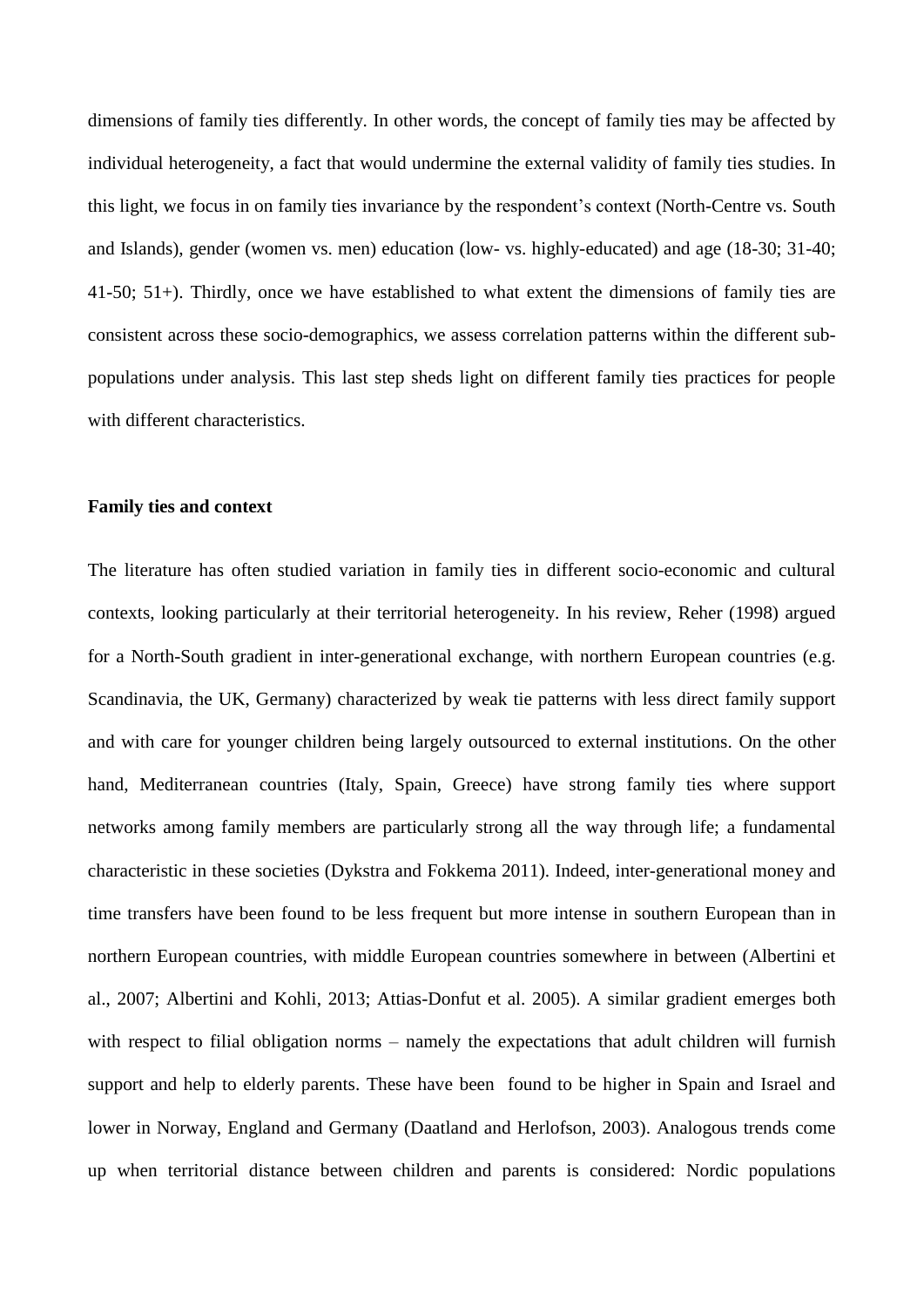(including here the Dutch) are more likely to live further from their parents (more than 25 km away) than their peers in the Mediterranean (Greece, Italy and Spain): again central European nations (Austria, Germany, France and Switzerland) lie somewhere in between (Hank, 2007). The Mediterranean countries are also more likely to have daily contacts (of various types) than elsewhere (Hank, 2007). Similarly, Daatland and Lowenstein (2005), with new data coming from the OASIS study, considered inter-generational family solidarity over the same area, specifically the frequency of contacts, emotional closeness, help exchange and support for filial norms. The study countries were Norway, England, Germany, Spain and Israel: Spain had the highest frequency of contacts and (with Israel) of filial norms, while there were no significant differences in terms of providing and receiving help.

Despite this focus at the country level, the existence of sub-regional differences has also been recognised: for instance, «the southern fringes of […] Italy often show characteristics distinct from the northern parts» (Reher, 1998, p.203). This is due to persisting historical models of family organization and household formation (Viazzo, 2003; Di Giulio and Rosina, 2007; Dalla Zuanna et al., 2007), that date back to the Middle Ages (Reher, 1998). It can be confirmed by different forms of demographic behaviour in the two halves of the country (Micheli, 2000). In this sense, studies have shown that young people in the South of Italy - with respect to the Centre-North - leave their parental home earlier, but that they tend to live closer to their parents than their northern peers (Billari and Ongaro, 1998). Barbargli and colleagues (2003), meanwhile, finds that North-Eastern and Central couples are more likely to live closer to their parents than North-Western and Southern ones. Santarelli and Cottone (2009), in a study of four Italian regions with the data of Istat "Family, Social Subjects and Childhood Conditions 1998", find the greatest dependency from parents (in terms of proximity and financial support to buy a house) is in Umbria and that the lowest is in Liguria. These differences have been explained in terms of different cultural traits (Impicciatore, 2015), as «culture may explain why communities or persons living under apparently identical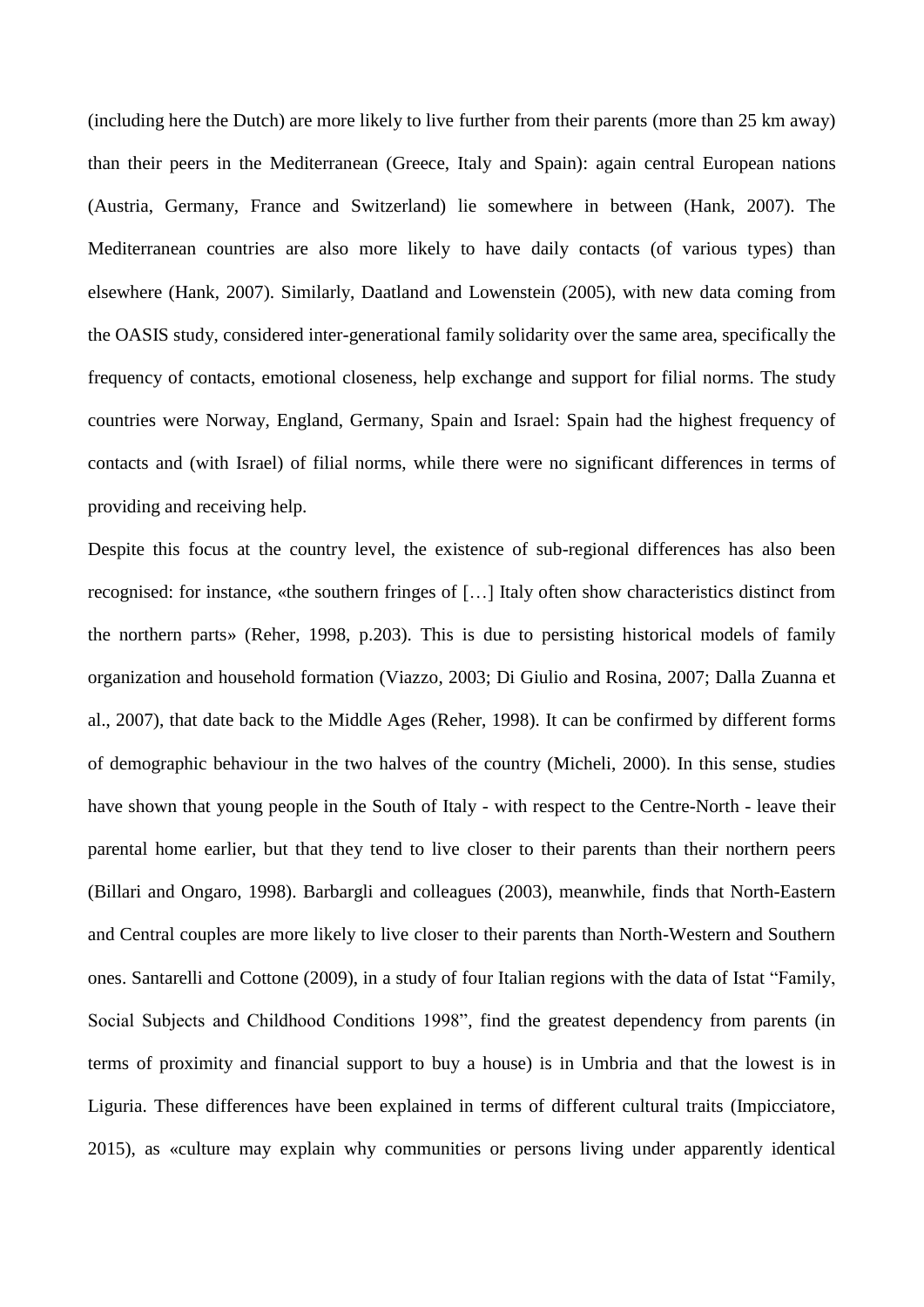economic conditions but differing in language or tradition, often behave very differently demographically» (Hammel, 1990, p.455).

## **Family ties and gender**

Studies analysing family ties and gender show women to be the main kin-keeper and care-giver in the family. They a central role in actively maintaining inter-family relationships (Swartz, 2009; Luppi and Nazio, 2019), and it has been noted how the relationship between mother and daughter contributes «to the structure of the ties that hold families together in a socially embedded way» (Rossi, 1995, p. 275). This is the result of the different socialization of men and women (West and Zimmermann, 2009) and their different family roles, and it is reflected in the different family ties patterns. Indeed, women have more frequent contacts with the family network than men; this has been for instance found for US (Fingermann et al., 2020a; Swartz, 2009) and The Netherlands (van Gaalen et al., 2010), and this holds true irrespective of their proximity (Farkas and Hogan, 1995). Also, daughters are substantially more likely to provide care for their parents than sons, according to an underlying strategy for which the combination of elder caregiving with other family and work responsibilities is remarkably gendered (Soldo et al., 1990; Abel, 1991); women provide help within family but themselves receive less support from the very same family than men providing help (Bielby, 2006). They are also more involved emotionally in relationships with other family members: mothers are more likely to declare that they feel closer to their children (Rossi and Rossi, 1990), up to the point that they are psychologically affected by their children's negative life-course events; daughters, likewise, report stronger ties with parents (Lynott and Roberts, 1997). Furthermore, daughters have higher relationship quality, measured by the extent to which they affirm that they love and care (a) and understand (b) other family members. They also give more frequent support exchanges: financial, practical, emotional, advice, listening to talk about daily events) (Fingermann et al., 2020a; Lee et al., 2003). Some studies have found that women live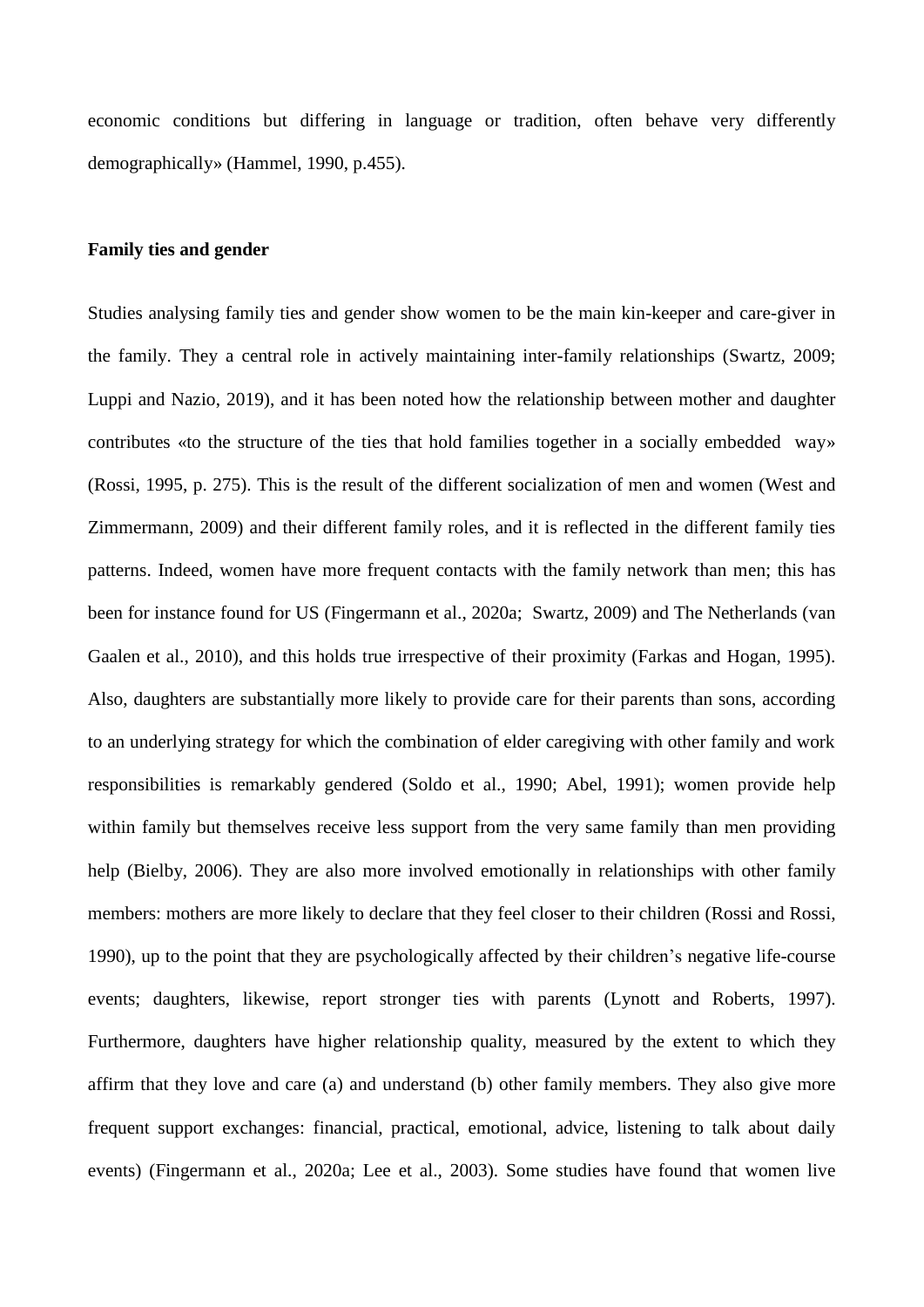further away than men from their parents (Malmberg and Pettersson, 2007; Michielin et al., 2008), while others have found no gender difference in parent-child proximity (Lin and Rogerson, 1995; Fokkema et al., 2008; Chan and Ermisch, 2015). Different mechanisms may explain different proximity patterns by gender: on the one hand, women's more frequent contacts and the tendency to give help to other family members may make them more willing to live near parents (Blaauboer et al., 2011); on the other hand, men's willingness may be more important due to their dominant role on the labour market as workers (Mincer, 1978).

#### **Family ties, age and education**

The increased longevity and health in later life, on the one side, and the expansion of higher education, on the other, are two phenomena that have triggered in scholars some reflections on the new forms of family relationships and on their links with those factor what traditionally have shaped the family ties dynamics (Fuller et al. 2020). In general, the literature has underlined how individuals place stronger emphasis on family ties as they become older (Lang and Carstensen, 1994; Antonucci, 2001). In line with what prescribed by the socioemotional selectivity theory (SST), indeed, elder people highly value their family ties as they approach the final stages of their life (Carstensen et al, 1999), up to the point that they are positively biased towards family members (Winkeler et al., 2000) they list a higher number of relatives as close social ties and few as problematic than younger individuals (Fingerman and Birdit, 2003) and they are also more likely to classify their relationships as close instead of ambivalent (Fingerman et al., 2004). Theoretically, the paradigm of the «intergenerational solidarity model» (Bengston and Roberts, 1991), over the last half century has led much of the research on intergenerational relationships (Silverstein and Bengtson, 1997). This model identifies six dimensions of parent-child relations as key components of the intergenerational solidarity, which are: 1) contact; 2) affection; 3) agreement; 4) instrumental support; 5) norms and expectations; 6) availability.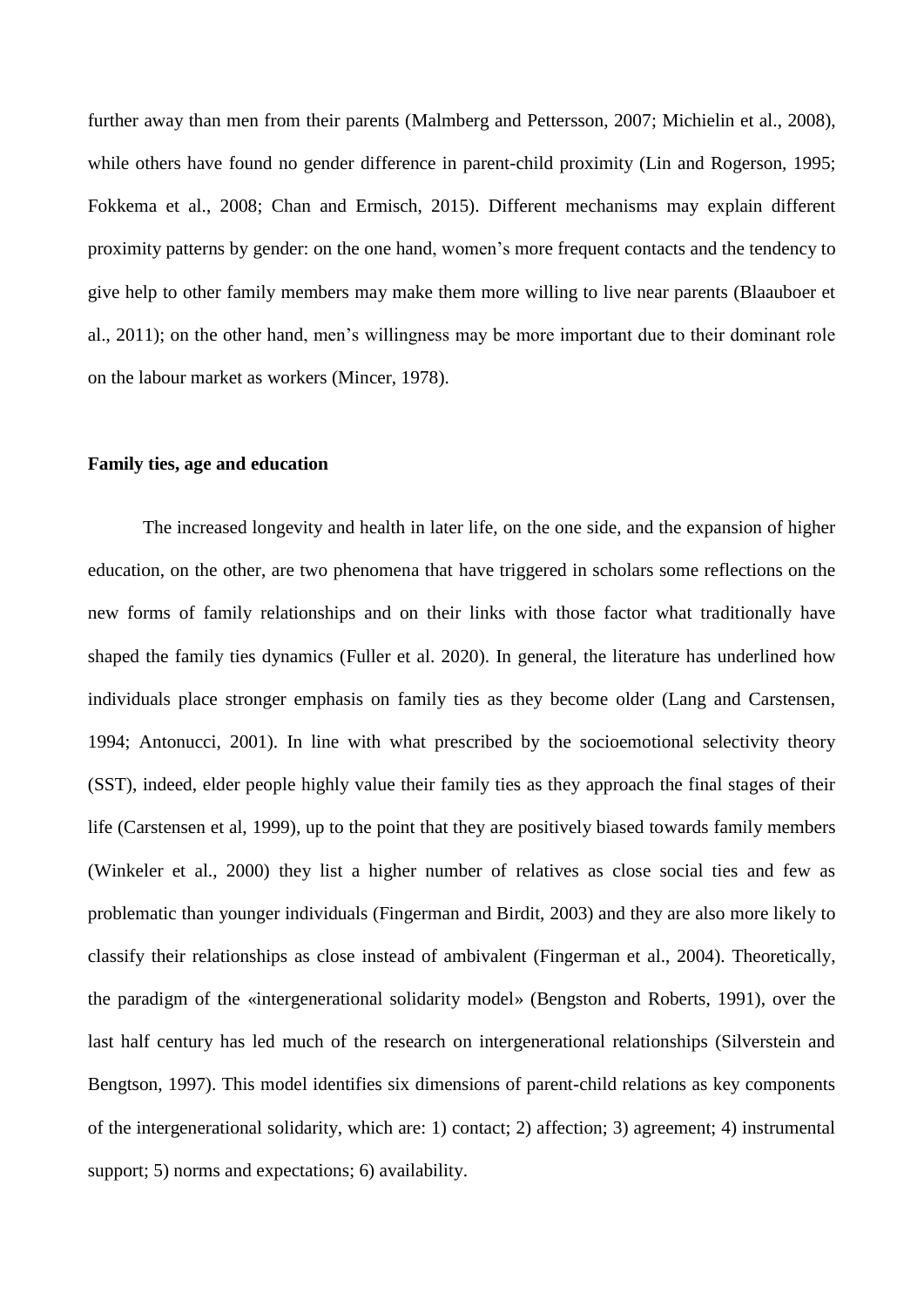The second long-term phenomenon connected with family ties practices is the expansion of higher education. High education levels have a liberalising effect on attitudes towards family and gender role behaviour (Di Giulio and Rosina, 2007; Trent and South, 1992). Different mechanisms have been hypothesized through which education may affect family ties (Ikkink et al., 1999).

Education directly modifies the individual's cultural system of reference; more or less educated people differ in terms of values, preferences, beliefs, attitudes and internalised norms towards family. In this sense, highly-educated people have generally been found to be more independent, with higher self-achievement and autonomy: these characteristics make them more individualoriented, and as such they are less attached to their family and so have weaker family ties (Thornton and Young-DeMarco, 2001). They are also more rational than they are normative in their reasoning about relationships (Inglehart, 1997; Lesthaeghe and Meekers, 1986). As such they are less driven by feelings of reciprocity or obligations. Another hypothesized mechanism is that one between education and family ties which can act indirectly, through opportunity structures. Highly-educated people are more likely to move further away from their family home to find a job that matches their educational endowment, since the labour markets offering them more rewarding opportunities are geographically circumscribed and specific (Machin et al., 2012); conversely, low-educated workers have less specific skill-sets, and as such they are likely to find a suitable job without migrating or moving (Shelton and Grundy, 2000; Davis and Dingel, 2019). Furthermore, highly-educated people may invest more (in terms of motivation and effort) in their career and have higher aspirations. As such they may be more willing to accept good job opportunities even if far from their family households (Mcdonald et al., 2011). Some studies have confirmed this view, finding that higher education increases distance from parents' home (Malmberg and Pettersson, 2007; Choi et al., 2020), while other research has found a negligible association between education and distance (Assirelli and Tosi, 2013). There is also evidence that low-educated people report significantly more contacts (not distinguishing the form these contacts take) than those with higher education (Goldman and Cornwell, 2018); this also seems to be true in terms of their siblings (Verbalek De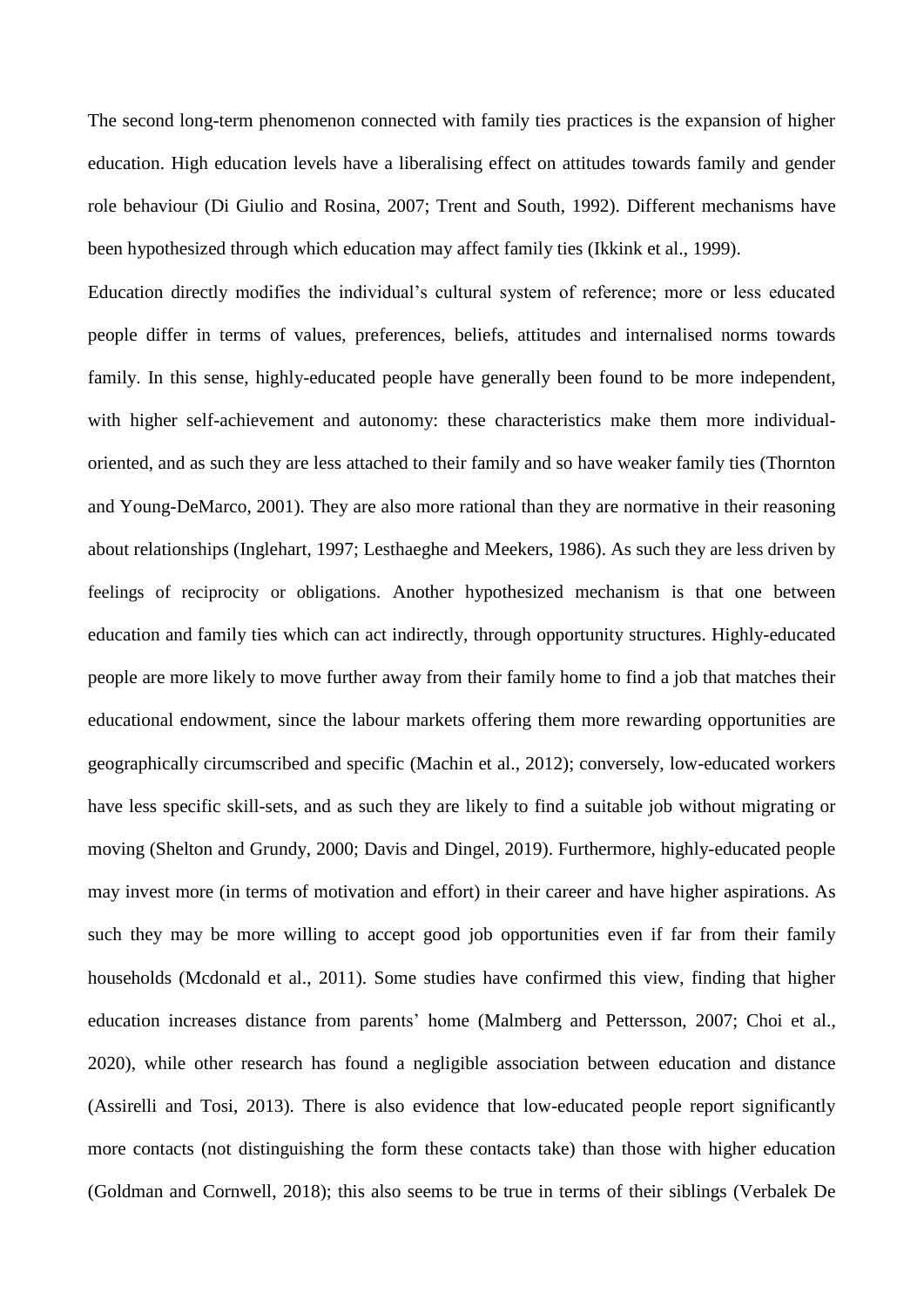and Graaf, 2004). In a study on both contacts and proximity, Kalmijn (2006) has found a sharp education gradient: less-educated individuals are about four times more likely to live close to their parents and they are two times more likely to have at least weekly contacts with them. Those who are more highly-educated compensate for lower face-to-face interactions with more contact *via* the phone. These results hold true irrespective of proximity: hence, the direct cultural mechanism seems to explain this educational gradient. Evidence shows that people with high school certificates or lower report significantly more contacts than the higher educated (even if is not possible to distinguish the type of contact) (Goldman and Cornwell, 2018).

This brief literature review has emphasized the extent to which different studies have relied on different measures, tapping into different family ties dimensions (contact, norms and obligations, support exchange and territorial distance), to draw their conclusions. Scholars may have underestimated the fact that family ties, as a complex concept, cannot be measured without taking into account its multidimensionality: indeed, while some dimensions may be strongly correlated, others may have very low magnitude or even null correlations (Gans and Silverstein, 2006). Also, it should be stressed that due to its complexity, family ties may "mean" different things for different persons: without explicitly accounting for this, one risks biased findings.

### **Method**

### *Data*

We use the data of the Italian National Statistical Office (ISTAT) survey on family and social subjects (FFS 2016 from now on) implemented by the Italian National Institute of Statistics (Istat) in 2016. It is part of an integrated system of social surveys - the Multipurpose survey on households - conducted in Italy every five years since 1998, and it represents the main national statistical source on the structure and socio-demographic characteristics of Italian families. This survey is a unique source of information for pursuing our analytical goals. It records not only information on all dimensions of family ties used in the literature. It also has a set of questions aiming at attitudes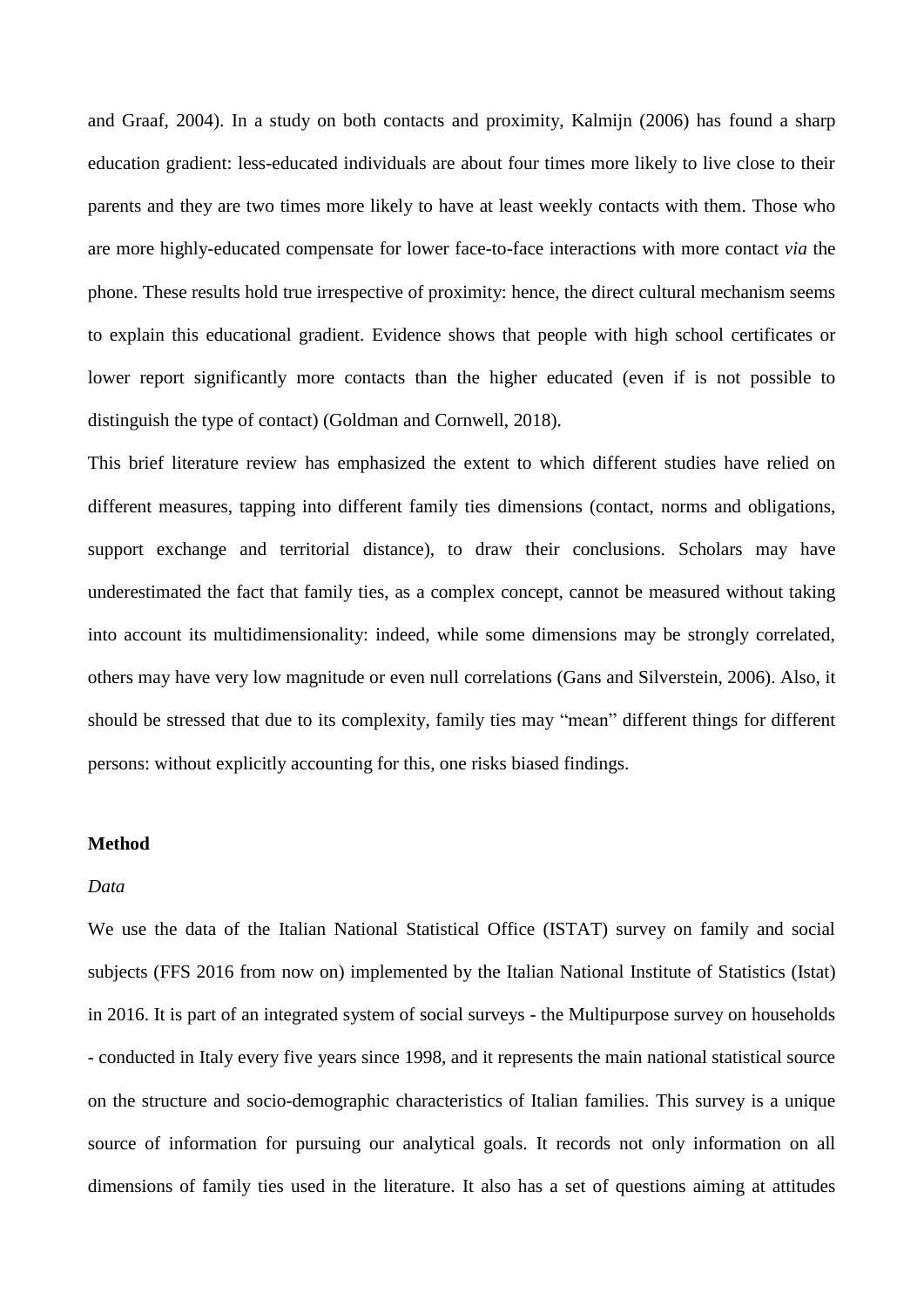around the concept of family. As such, the FFS 2016 is particularly suited to our purposes. It allows us to measure family ties by employing the full range of variables traditionally used in the literature. The original sample consisted of 24,753 individuals. We focused on individuals with mother, father and at least one sibling alive, so to observe both inter- and intra-generational ties. We then end up with an analytical sample of 4,394 individuals.

We define a three-step analytical strategy based on Structural Equation Modeling (SEM) estimates by the method of Maximum Likelihood. SEM utilizes the variance-covariance matrix of a chosen set of variables to estimate a system of linear equations among unobserved (constructs or factors) and observed (indicators) variables. This technique is particularly suitable for our purposes since it allows us to test a model imposing and assessing a theory-driven structure and to explicitly take into account the measurement errors of the variables used in the model (Byrne, 2011). SEM is composed of a measurement part (which estimates the paths among constructs and indicators) and a structural part (which estimates the paths among constructs). Since we are interested in testing the dimensionality of the concept of family ties, we focus on the measurement part of the SEM, which resembles Confirmatory Factor Analysis. Formally, a measurement SEM is defined as follows (Joreskog and Sorbom, 1982):

$$
x=\Lambda_x \xi + \delta
$$

where *x* represents a vector of observed indicators; *Λ\_x* a *q* x *n* regression matrix of *x* on *ξ*; *ξ* a random vector of not-observed (latent) variables;  $\delta$  a vector of measurement errors of *x*. In the first step, drawing on the literature on family ties, we estimate a theory-driven measurement model. In this way, we are able to define the ontology of family ties. Once we have identified the adequate psychometric properties of the concept of family ties in the overall sample, in the second step of the analysis we test for measurement invariance among key sub-groups. The invariance check determines the degree to which members of different populations ascribe the same meanings to the scale items (Milfont and Fischer, 2010). Hence, we estimate a Multi-Group Confirmatory Factor Analysis (MGCFA) where we impose between-group constraints on factor loadings and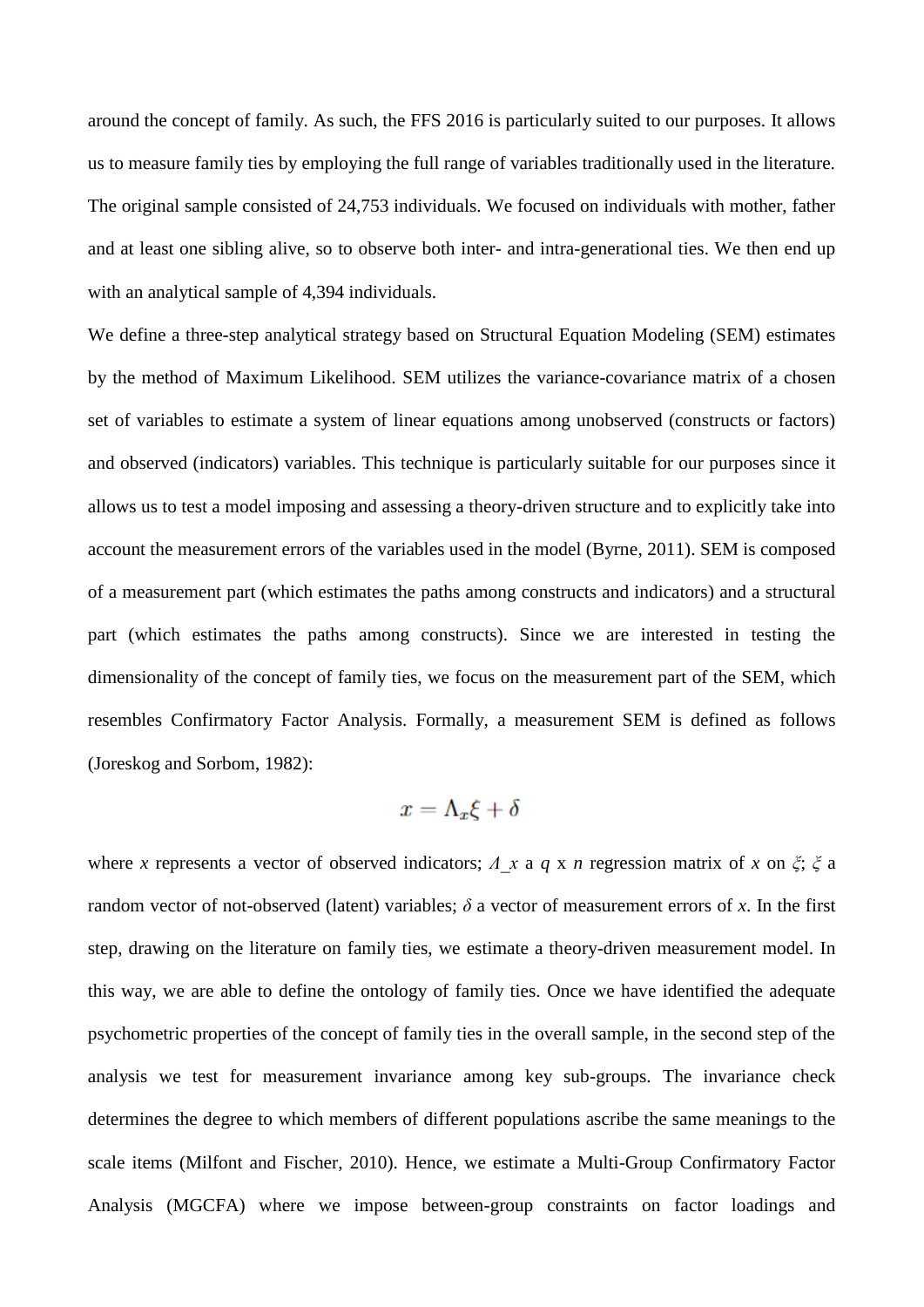simultaneously analyze the data from all groups (Bollen 1989; Byrne et al., 1989). This approach is recognized as providing the most powerful and versatile approach for testing measurement invariance (Steenkamp and Baumgartner, 1998). We estimate three different MGCFA models, each on different sub-groups based on: context (North-Centre vs. South and Islands)<sup>1</sup>; gender (men vs. women); and education (lower than tertiary vs. tertiary). Last, in the third step, once we have established the degree of model invariance by sub-populations of interest, we look at the correlations among the different identified dimensions. We do so to define how family ties patterns resemble each other in subjects with different socio-demographic characteristics.

#### *Measures*

1

We distinguish seven family ties dimensions. The first four dimensions refer to the interviewee's frequency of contacts with mother, father and first sibling. A distinction is made between: meeting (*Family Ties dimension 1*); phone calls (*FT2*); online calls (*FT3*); and messaging (*FT4*). These are then coded in six categories: a) never; b) sometimes per year; c) sometimes per month; d) once per week; e) sometimes per week; f) every day. The last two sets of variables are particularly remarkable, since they refer to the 'newest' media and allow for the inclusion in our measurement model of the so-called 'digital solidarity' dimension (Fingermann et al., 2020b). The fifth dimension (*FT5*) refers to the territorial distance between the interviewee and her relatives, and is made up of three indicators asking "where does your mother/father/first sibling live?" The possible answers are: a) in the same building; b) in the same city, within 1 km; c) in the same city, farther than 1 km; d) in another city, within 16 km; e) in another city, between 16 and 50 km; f) in another city, farther than 50 km; g) abroad. The sixth dimension (*FT6*) taps into the respondent's support exchange with her relatives. It asks for the number of uncles (both the parents' siblings and the spouses of the parents' siblings), cousins, nephews, parents-in-law, sons-in-law and brothers-in-law that the interviewee can rely on. It also asks for the number of occasions when the individual has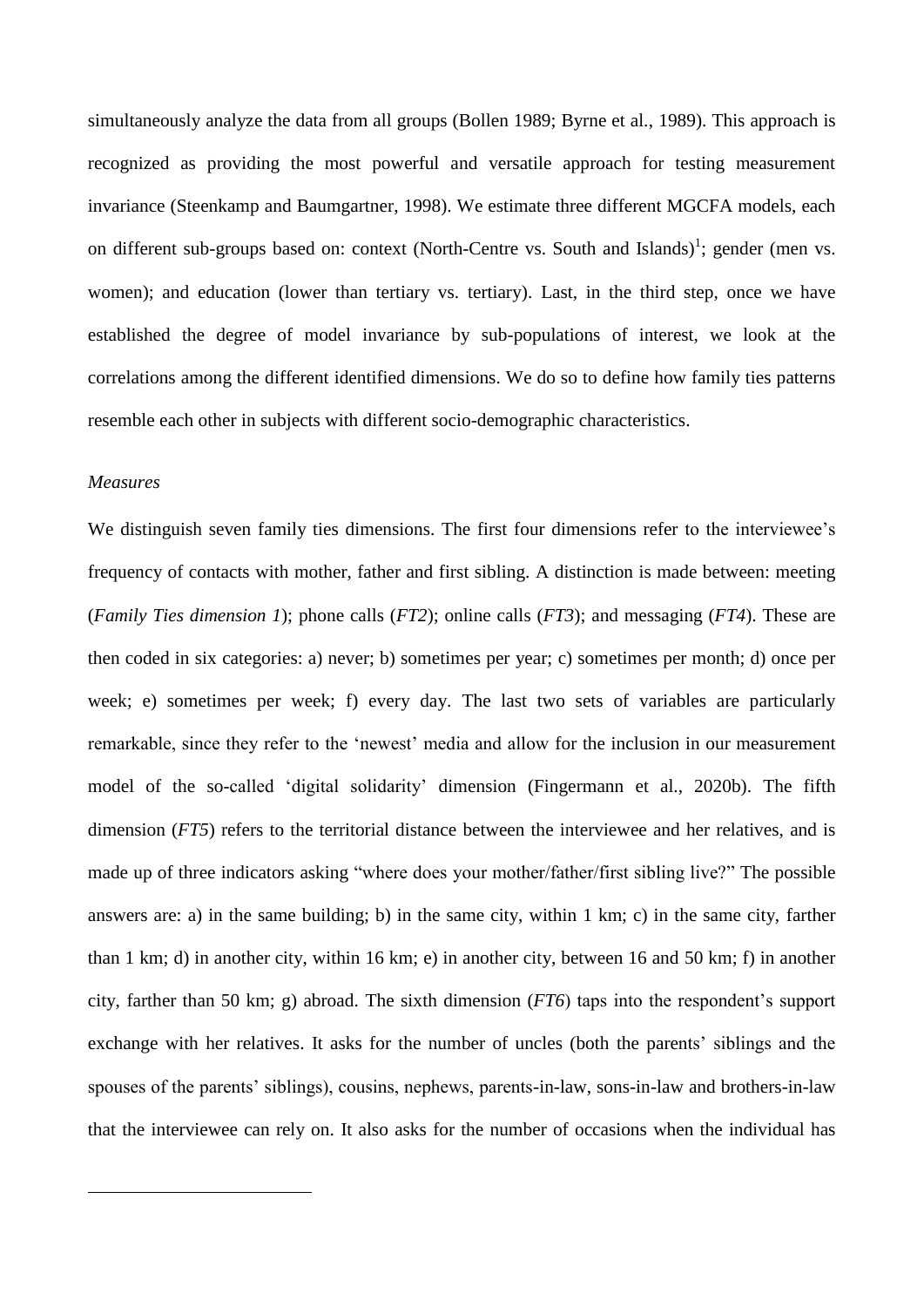given and has received help from his or her relatives. The last dimension (*FT7*) reports information about family norms and obligations (for the question wording see Table A1). Questions are recorded with a five-point Likert scale: a) strongly disagree; b) disagree; c) neutral; d) agree; e) strongly agree.

### *Descriptive findings*

The definition of our dimensions of family ties comes from a careful analysis of the literature, but this definition is also empirically supported from the pairwise correlations matrix of indicators; indeed, correlations among indicators theoretically linked to the same dimension of family ties are always very strong (see Figure 1 below). The high reliability of these dimensions is also confirmed by the Cronbach's alpha values, ranging from 0.91 (Territorial distance) to 0.74 (Messaging). The only dimension with low internal consistency is Support exchange, with a reliability of 0.32; this value indicates that some of the indicators referring to this dimension may be weakly connected to it.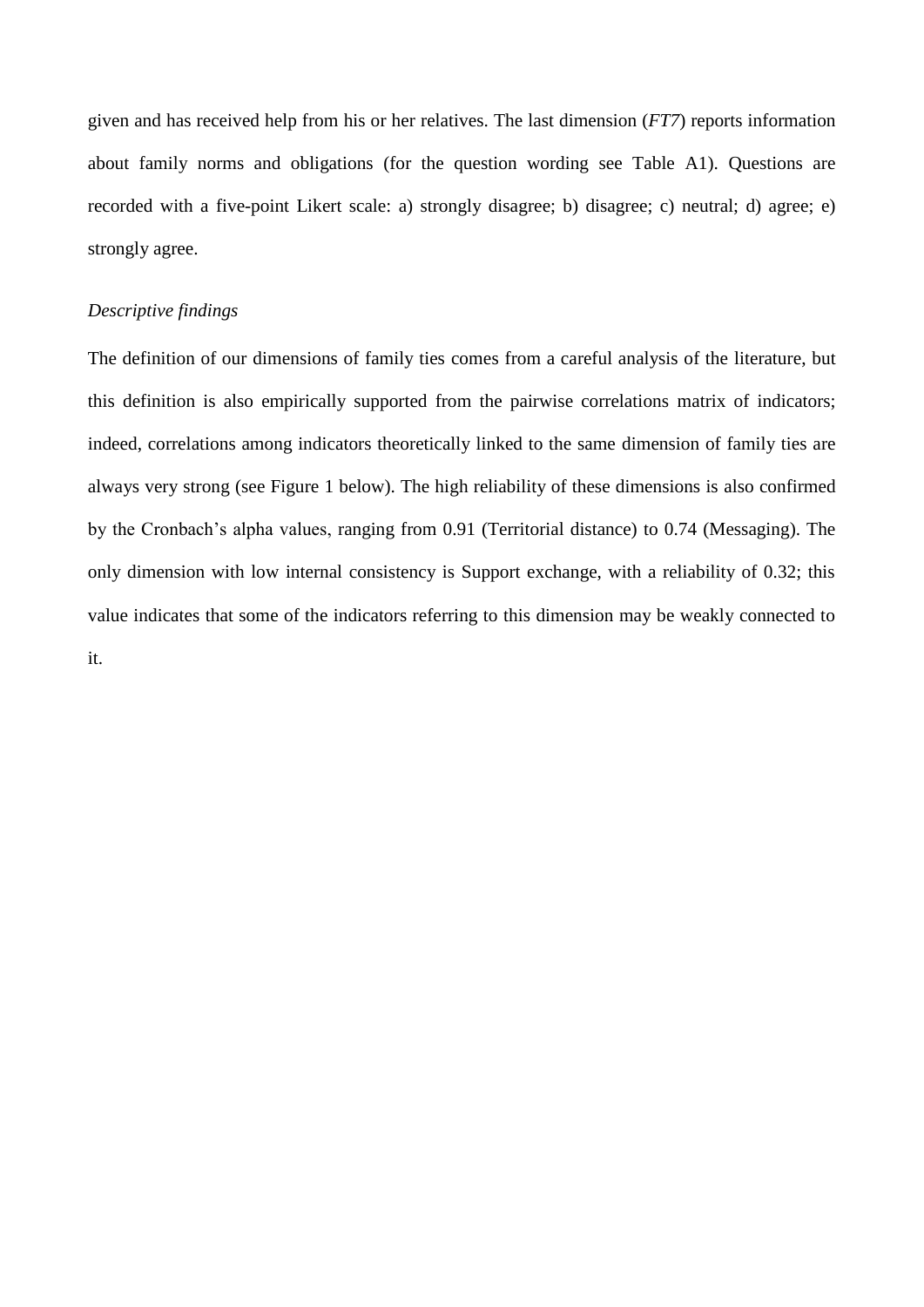

*Figure* 1. Pairwise correlation matrix for family ties indicators. Each square represents an indicator. Labels refer to the family ties dimensions theoretically defined in literature.

## *Results*

On these grounds, as a first step of the analysis we run a SEM with maximum-likelihood estimator linking, in line with the literature, each observed indicator to its appropriate dimension. We end define seven dimensions of family ties (see Table 3 and Table 4 for factor loadings). In the model, we correlate and estimate the errors of the indicators referring to the same family member (father, mother and first sibling). We do this to account for the fact that different family ties refer to the same member of the family. We correlate, too, the error terms of the variables: "A woman is fulfilled only if she has children" and "A man is realized only if he has children", since the two variables are linked by design (they have the same question formulation and underlying concept; see Joreskog and Long, 1993, for a discussion). The factor loadings of our indicators are generally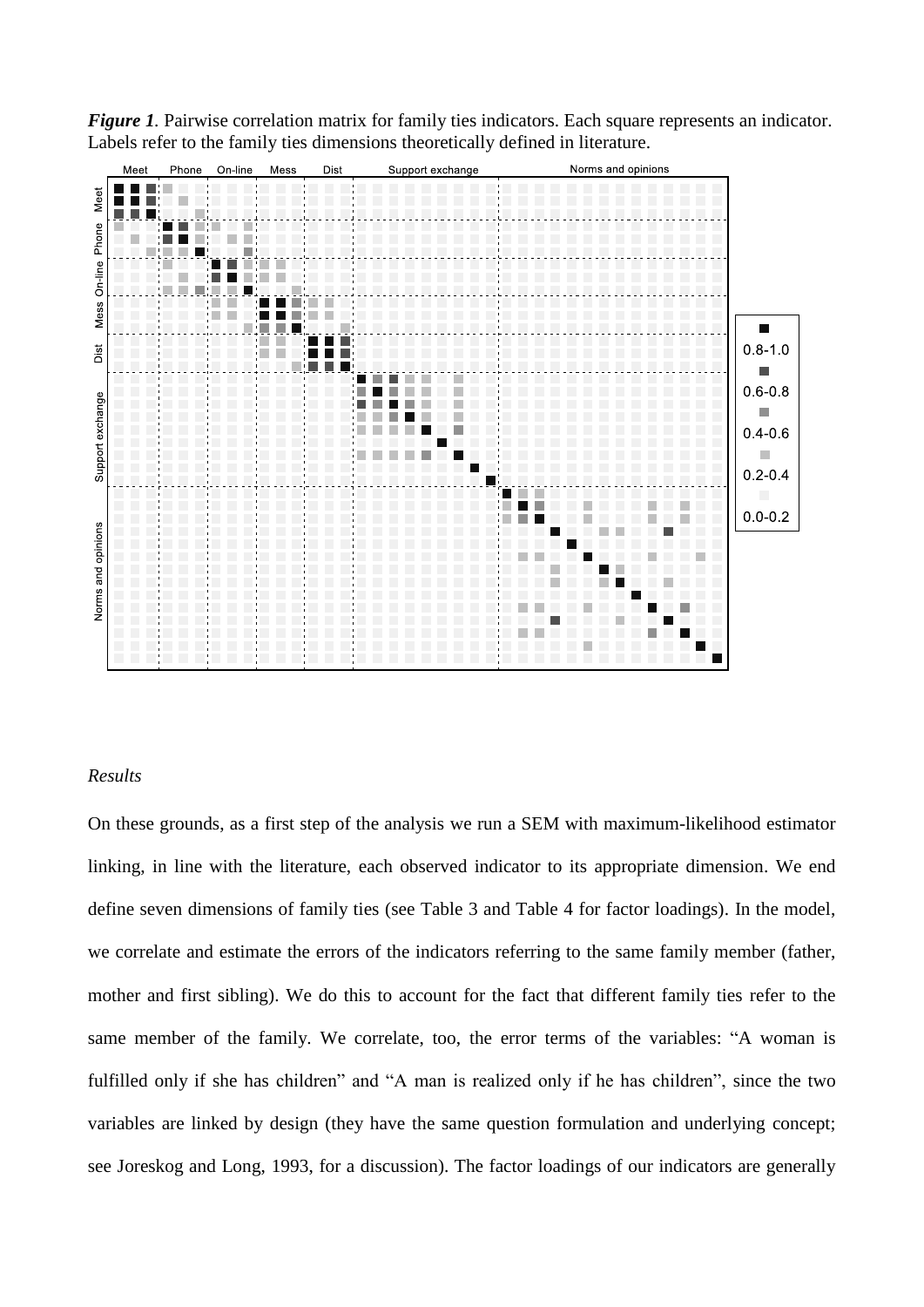high (all  $\beta > 30$ , except for the indicator "number of mothers-in-law to rely on") and statistically significant at p > 000. The only exception were the two items "number of sons-in-law to rely on"  $(\beta=01)$  and "Number of times I helped my family" (p-value = .10); due to their low explanatory power, these two indicators have been eliminated from the model. The low factor loadings of the two indicators referring to the actual support exchange are suggestive of the fact that these variables are only weakly related to the dimension of support, since the actual exchange may confound need and availability (Taylor et al., 1988).

The model exhibits a very good absolute fit, which suggests a low discrepancy between the fitted covariance matrices and our model (Kaplan, 2001). As to the Root mean square error of approximation (RMSEA), which is one of the most informative indices of goodness-of-fit (Diamantopoulos and Siguaw, 2000), we have a value of .041 (CI: .039 - .042), below what is considered the most stringent cut-off (Steiger, 2007). When looking at the Goodness-of-fit statistic (GFI), which refers to the proportion of variance accounted for by the estimated population covariance (Tabachnick and Fidell, 2007), we have a value of .941. This is way higher than what is recommended by the literature (Miles and Shevlin, 1998). Also, the Standardized root mean square residual (SRMR), which is based on the discrepancy between the residuals of the sample covariance matrix and the hypothesized model, and which signals a good fit with a value of .043 (Hu and Bentler, 1999). Additionally, the Comparative fit index (CFI), which compares the hypothesized model with an independence model with all the not-correlated variables. This is suggestive of a good fit with a value of .947 (Kline, 2016). Below, we present the results of the factor loadings for each set of family ties variables *FT1-FT7*.

*Table 2.* Unstandardized (B), standard errors (SE) and standardized (β) factor loadings for *FT1-FT6* sets of indicators, ML estimator. All coefficients are significant at the 0.001 level.

| Indicator | Factor (set of indicators) | В    | SЕ             |     |
|-----------|----------------------------|------|----------------|-----|
| Father    |                            | 1.00 | $\overline{a}$ | .93 |
| Mother    | Meeting $(FTI)$            | .98  | .01            | .96 |
| Sibling   |                            | .60  | .01            | .61 |
| Father    |                            | 1.00 | $\overline{a}$ | .88 |
| Mother    | Phone calling $(FT2)$      | .95  | .02            | .91 |
| Sibling   |                            | .37  | .02            | .36 |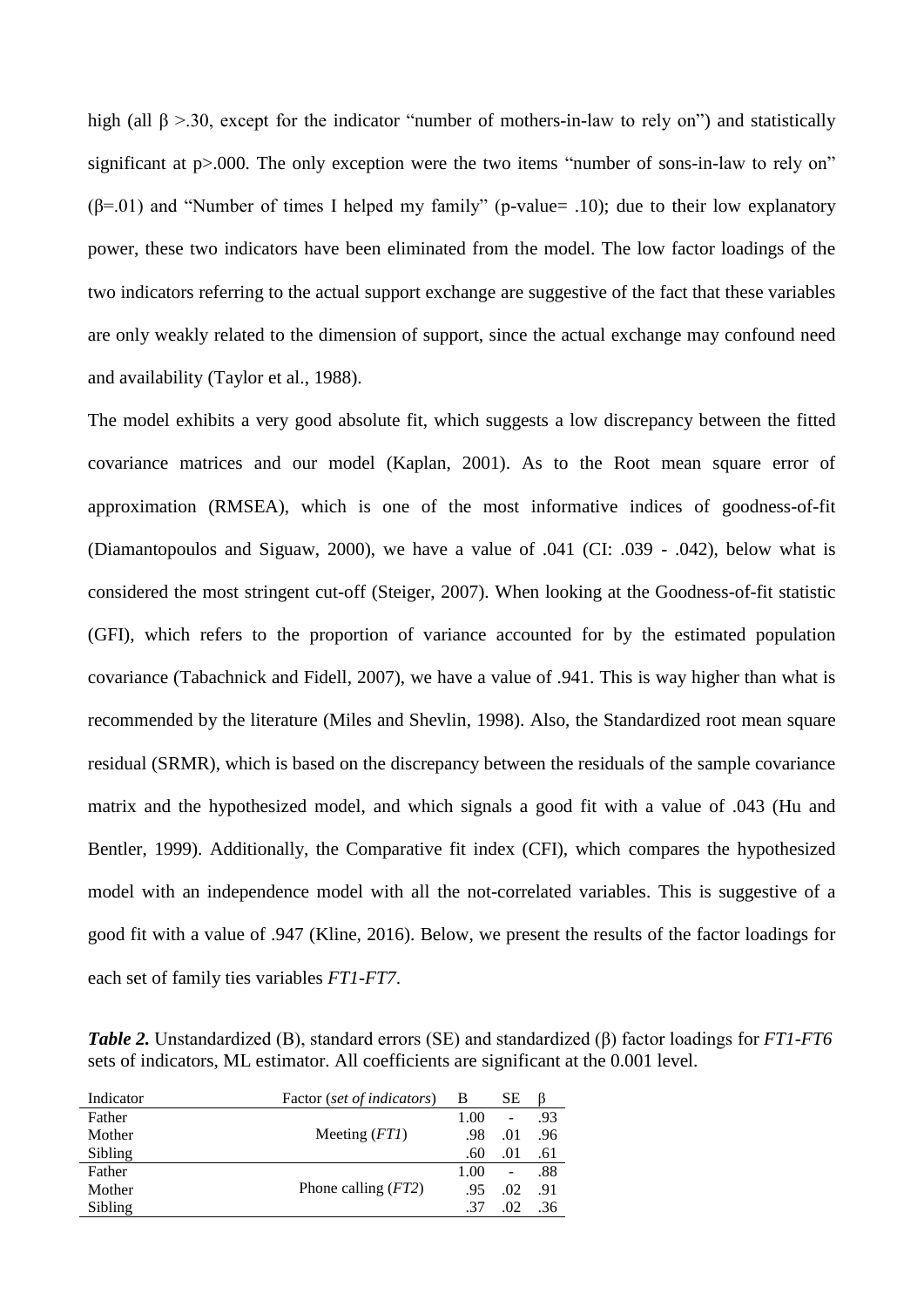| Father                                                                      |                                     | 1.00 |     | .95 |
|-----------------------------------------------------------------------------|-------------------------------------|------|-----|-----|
| Mother                                                                      | On-line calling $(FT3)$             | 1.16 | .02 | .99 |
| Sibling                                                                     |                                     | .65  | .02 | .47 |
| Father                                                                      |                                     | 1.00 |     | .86 |
| Mother                                                                      | Messaging $(FT4)$                   | 1.16 | .02 | .92 |
| Sibling                                                                     |                                     | .43  | .02 | .35 |
| Father                                                                      |                                     | 1.00 |     | .97 |
| Mother                                                                      | Territorial distance ( <i>FT5</i> ) | .99  | .01 | .97 |
| Sibling                                                                     |                                     | .66  | .01 | .70 |
| Uncles\aunts A                                                              |                                     | 1.00 |     | .75 |
| Uncles\aunts $B$                                                            |                                     | .61  | .02 | .65 |
| Cousins                                                                     |                                     | 2.15 | .05 | .78 |
| <b>Nephews</b>                                                              | Support exchange $(FT6)$            | .51  | .02 | .49 |
| mothers-in-law                                                              |                                     | .20  | .01 | .42 |
| brothers-in-law                                                             |                                     | .40  | .01 | .47 |
| #times my family helped me                                                  |                                     | .37  | .12 | .07 |
| <i>Note</i> : RMSEA=.041 (CI: .039 - .042); GFI=.941; SMRM=.043; CFI=.947;  |                                     |      |     |     |
| Uncles\aunts (A) stands for number of parents' siblings; Uncles\aunts $(B)$ |                                     |      |     |     |
| stands for number of spouses of the parents' siblings                       |                                     |      |     |     |

*Table 3.* Unstandardized (B), standard errors (SE) and standardized (β) factor loadings for *FT7* set of indicators, ML estimator. All coefficients are significant at the 0.001 level.

| Indicator                                                                 | B      | SЕ  | β      |  |
|---------------------------------------------------------------------------|--------|-----|--------|--|
| Marriage is outdated                                                      | 1.00   |     | .35    |  |
| Ok living together not married                                            | 1.58   | .08 | .66    |  |
| Woman alone can have a child                                              | 1.66   | .09 | .58    |  |
| Ok divorcing with children                                                | .95    | .06 | .45    |  |
| Same-sex couples must have same rights                                    | 1.67   | .09 | .58    |  |
| Child needs father and mother                                             | $-97$  | .06 | $-.40$ |  |
| Child needs parents' love, regardless of their sex                        | 1.48   | .08 | .49    |  |
| Working mother has good relationship with child                           | .59    | .04 | .29    |  |
| Daughters (and not sons) should care for parents                          |        | .05 | $-.22$ |  |
| Children of divorced parents must live with mother                        | $-.32$ | .04 | $-.14$ |  |
| Woman fulfilled only with children                                        | $-.62$ | .05 | $-.26$ |  |
| Man fulfilled only with children                                          | $-.53$ | .04 | $-.24$ |  |
| Being housewife is fulfilling for woman                                   | $-.43$ | .05 | $-.17$ |  |
| Children should leave household when 18-20                                | .42    | .05 | .17    |  |
| <i>Note</i> : RMSEA=.041 (CI: .039 - .042); GFI=.941; SMRM=.043; CFI=.947 |        |     |        |  |

As mentioned before, all the factor loadings are generally high in magnitude and statistically significant at p<0.001. The negative loadings in *FT7* reflects the fact that some indicators of family opinions are worded with higher values meaning more traditional views of family: as such, the higher the score on this sub-dimension, the lower the score on these indicators. In the end, we estimate an encompassing measurement model of family ties, which takes into account the whole structure of interrelations between the observed variables. It also provides a thorough picture of the concept under analysis. In our second step we test whether the measurement model is invariant in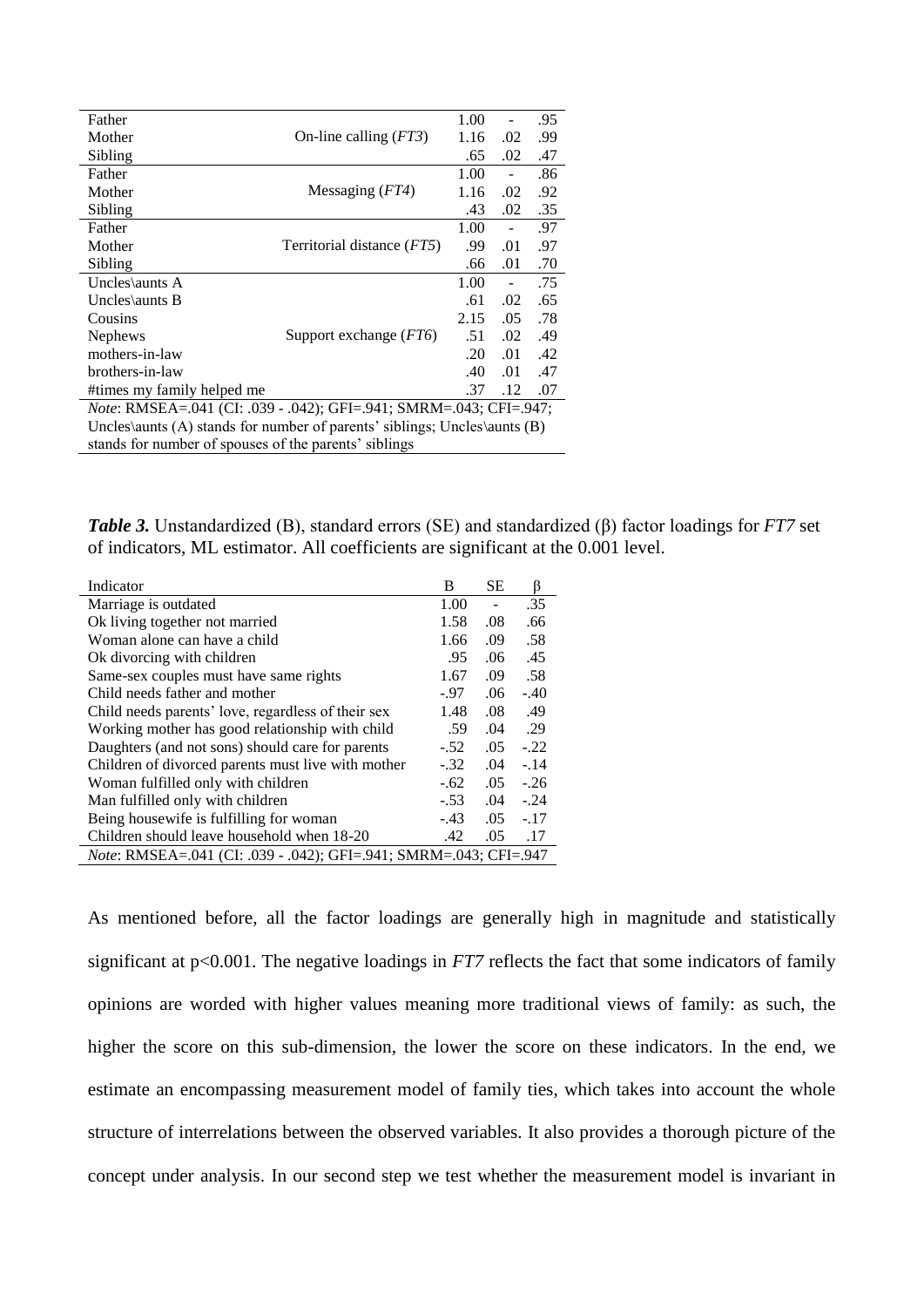the sub-populations of interest, namely North-Centre vs. South (invariance by context), females vs. males (invariance by gender) and low- vs- highly-educated (invariance by education). If so, it would mean that people which differ in terms of these socio-demographics would have the same relationship between observed variables and the underlying constructs to which they are connected (Byrne 1998; Vandenberg and Lance 2000). We oriented our choice of the model and relied on the likelihood ratio test and the values of AIC (Akaike Information Criterion) and BCC (Browne-Cudeck Criterion) indexes, in line with the literature (Vrieze 2012). When testing the same model separately in the sub-population indices without imposing any constraint we find good fit indices. Then, we estimate a MGCFA where we set across-groups constraints on parameters and compare more restricted models with less restricted ones. After having run a set of models (results available on request), we were able to detect partial measurement invariance by gender and socio-economic context in our full measurement model. In particular, we established a full metric invariance for the factors Meeting, Phone calls, On-line calling, Messaging and Distance; this means that when constraining the factor loading of each indicator, tapping into one of these constructs to be equal in the two groups, the more constrained model shows a significantly better fit than the less constrained one (Muthén and Christoffersson, 1981; Byrne et al, 1989; Reise et al., 1993; Steenkamp and Baumgartner, 1998). This condition does not hold for the factors Support and Opinion, where only some indicators are constrained to be invariant in the two groups; still, for these dimensions, too, the overall comparison is meaningful (Donahue, 2006; Sass and Schmitt, 2013). Under this set-up, the likelihood ratio test does not reject the null hypothesis at the .05 level (signalling that the more constrained model is correct) for invariance by gender (p-value = .183) and by macro-area (p-value = .058); also the AIC and BIC indices are lower in the more constrained model in these two subgroups, showing a better fit. MGCFA, differently, estimated by education and age suggests a less restricted level of invariance (configural invariance; see Horn and McArdle, 1992), which means that each construct is measured by the same items across groups, but that the structural regression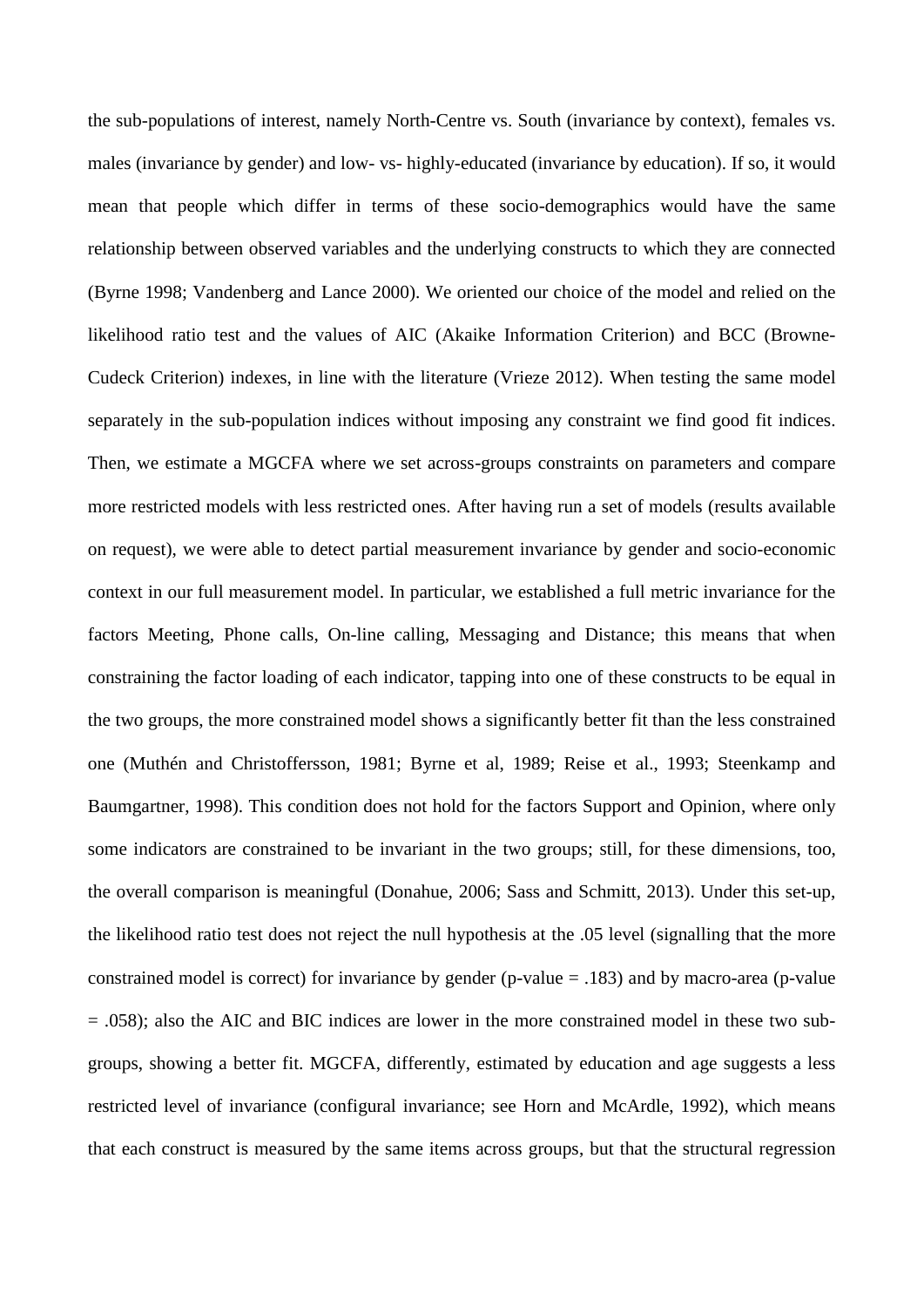coefficients (namely the magnitude of the change in the indicators depending on a change on the sub-dimensions) are different.

These results provide some interesting insights. Indeed, we are able to detect partial measurement invariance in the concept of family ties by gender and by socio-economic context. This means that when studying family ties heterogeneity, the concept may be legitimately considered as having the same meaning for people who differ across these two individual socio-demographic characteristics. This condition does not hold for people with different educational degrees, for whom the different dimensions of family ties may have different nuances; nevertheless, the configural invariance achieved guarantees that each dimension is composed of the same indicators regardless of educational level. Also when estimating the model across cohorts, we do not detect measurement invariance: as for education, people of different age conceive differently the concept of family ties. The third step of our analysis looks at the correlations among different family ties dimensions, considering to what extent these correlations vary by the socio-demographic under scrutiny. Results for the whole sample are presented in Figures 2 and 3, while Figures from A1 to A4 (in Appendix) show the heterogeneity of correlations by individual characteristics of interest.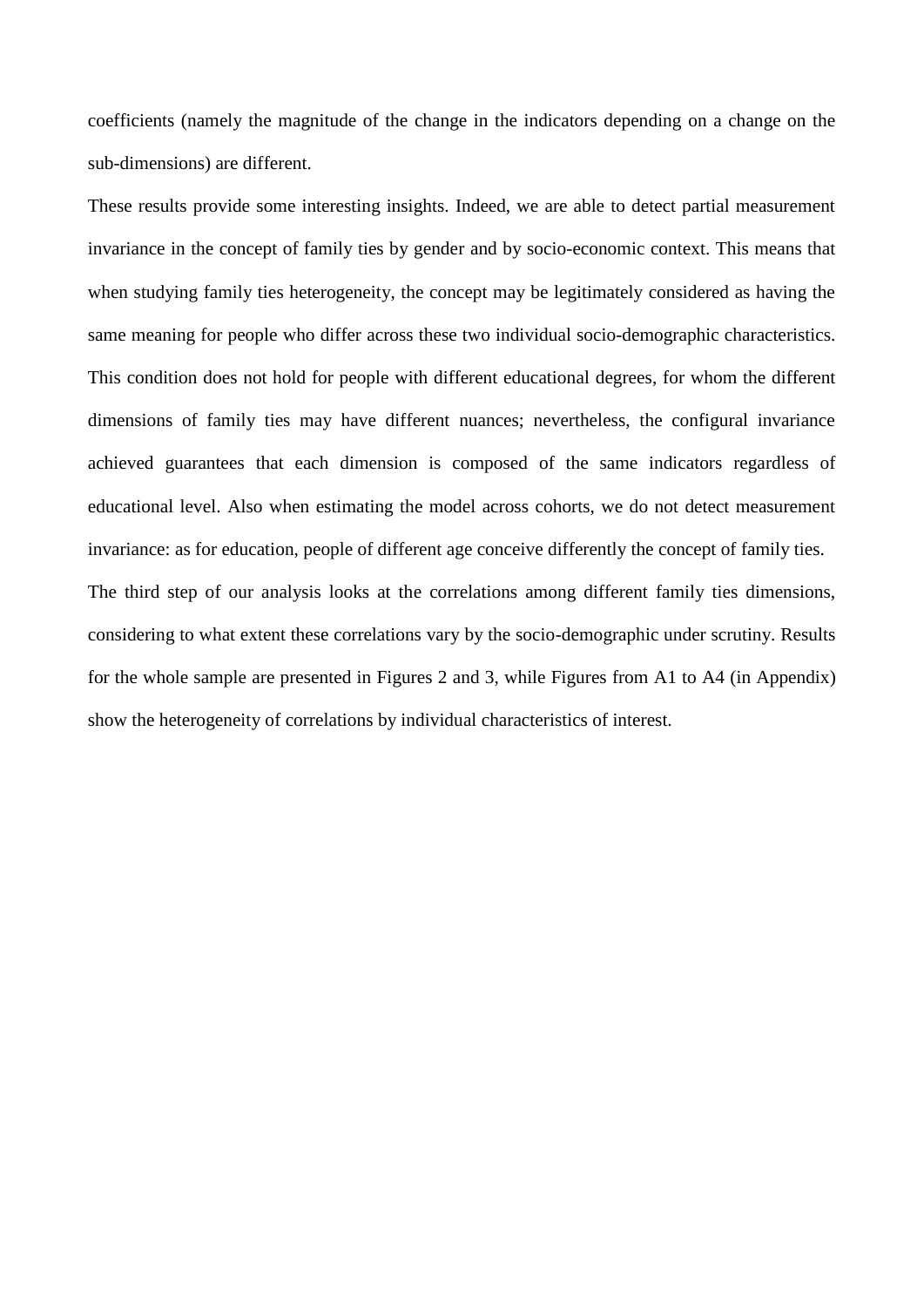

*Figure 2*: Correlation among family ties dimensions (*FT1-FT4*)

*Figure 3:* Correlation among family ties dimensions (*FT5-FT7*)



Regarding the four dimensions (*FT1-FT4*) that refer to different forms of contact (meeting, phone calling, on-line calling, messaging), several things are worth noting. First, there is a strong negative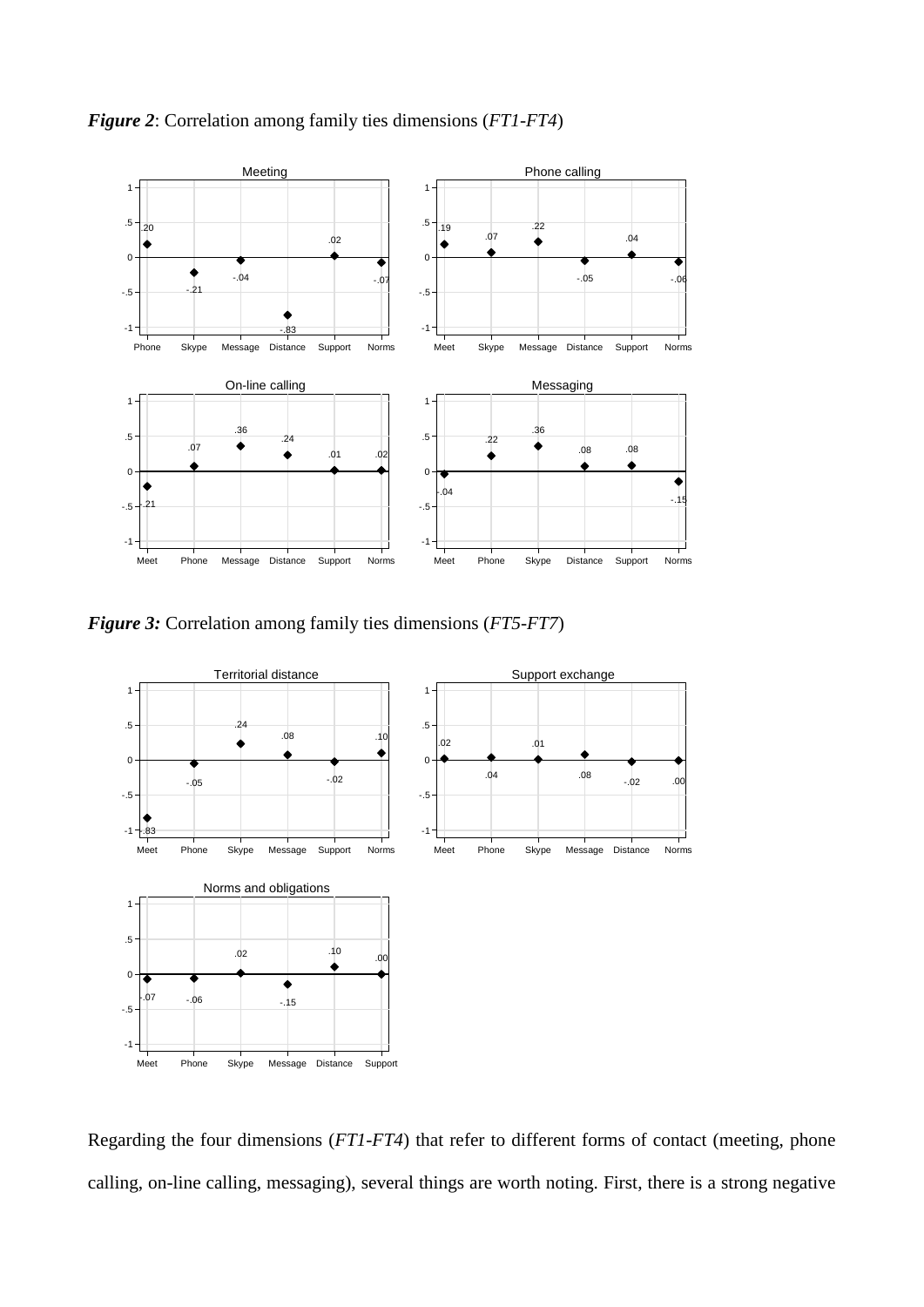correlation (-.21) between meeting, which is the most traditional way of maintaining contacts within a family, and on-line calling, the 'newest' and most modern way. This pattern is particularly strong in the North-Centre (-.25) and among the highly-educated (-.30); this evidence suggests a stronger 'old' vs. 'new' dichotomy for types of contact for subjects of higher status or for those living in more advanced socio-economic contexts. Phone calling and messaging seem to lie in-between in the 'old' vs. 'new' modes continuum. Phone calling has a positive correlation with meeting (.19) and with messaging (.22), while its correlation with on-line calling is much lower (.07). Interestingly, the correlation between phone-calling and meeting is highest among females (.27): in this group, then, contacts mediated by phone seem to be complementary (and not substitutive) of face-to-face encounters. Messaging is strongly correlated with phone-calling (.22) and especially with on-line calling (.36): evidently ties based on new technologies are linked.

As expected (Mulder and Cooke, 2009), there is a strong negative correlation between meeting and territorial distance (-.83) which is less pronounced in the South (-.78). It may be that in socioeconomic contexts with strong family ties physical distance is less important as an obstacle to faceto-face contacts. Conversely, there is a positive correlation between distance and on-line calling (.24): people living far away, naturally enough, buffer the lack of 'live' contacts with on-line communication. Remarkably, the correlation between phone calling and distance is particularly low among women (-.14): it seems that women use this mode of communication in combination with more traditional face-to-face contacts. The different contact dimensions have in general low correlation with support exchange and norms and obligations; the only one worth noting is the negative correlation between messaging and norms and obligations (-.15).

The dimension of distance shows low correlations with support exchange (-.02), differently to what has generally emerged in the literature (Michielin et al., 2008), even if some heterogeneity emerges. Indeed, this correlation is slightly positive for the Centre-North (.02) and for the highly-educated (.08). This suggests that the postulated positive relation between proximity and resource exchange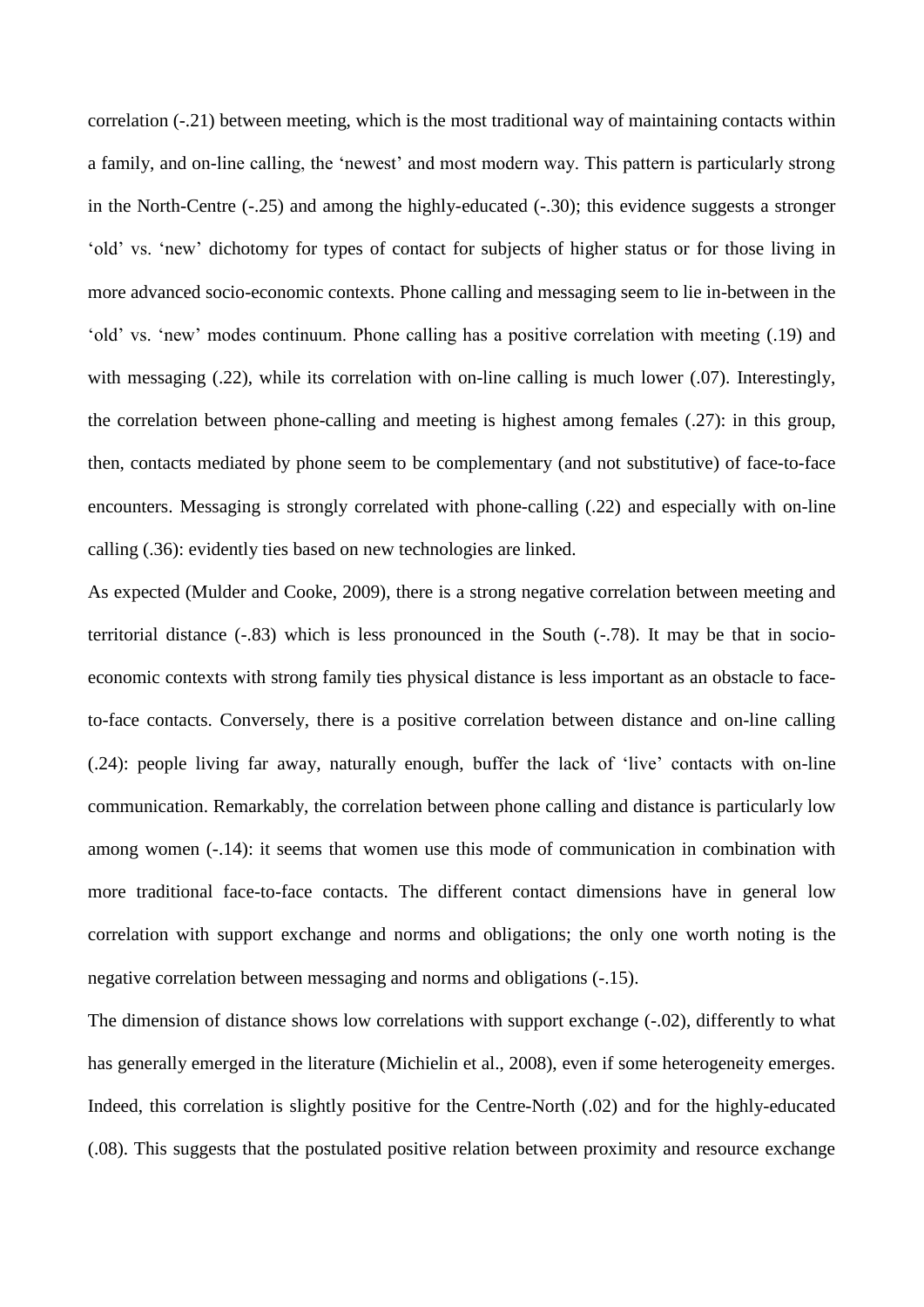may actually be reversed among subjects of higher status or in more advanced socio-economic contexts.

#### **Discussion**

Family ties is a concept which has been often studied to explain heterogeneities in institutions and individual behaviours. Since Banfield's study on southern Italy, it has been studied as a driver for civic activism, social trust, economic prosperity and fertility. The literature has devoted particular attention to heterogeneity in levels of family ties by individual characteristics: particularly, looking at different socio-economic contexts (proxied with geographical area), gender and education. But due to limited data, these heterogeneities have been studied focusing on few or small sets of variables. In particular, when considering the socio-economic context particular attention has been given to the indicators referring to territorial proximity and support exchange. Studies analysing family ties and gender have focussed on norms and obligations, especially from an intergenerational perspective of linked lives. Finally, works on family ties and education have tended to be given over to the analysis of contact frequency between family members, often in relation to physical distance. These studies have resulted in sparse evidence and they have failed to pin down the multidimensionality of family ties. Indeed, attention has focused on a few or a small sets of indicators, very often referring to specific dimensions of family ties: the complexity of interrelations among family members have largely been under-rated and have not been accounted for.

This work contributes to this literature by embracing the idea of family ties as a multidimensional concept. Thanks to the availability of uniquely rich and appropriate data, we measure the concept of family ties, considering all the dimensions that have traditionally been used separately in the literature; we account for both vertical (inter-generational) and horizontal (intra-generational) family ties. We do this by means of structural equation modeling (SEM), a technique particularly suitable for our research. Indeed, by means of this methodology, through a system of linear equations we are able to estimate a number of latent family ties dimensions present in our dataset.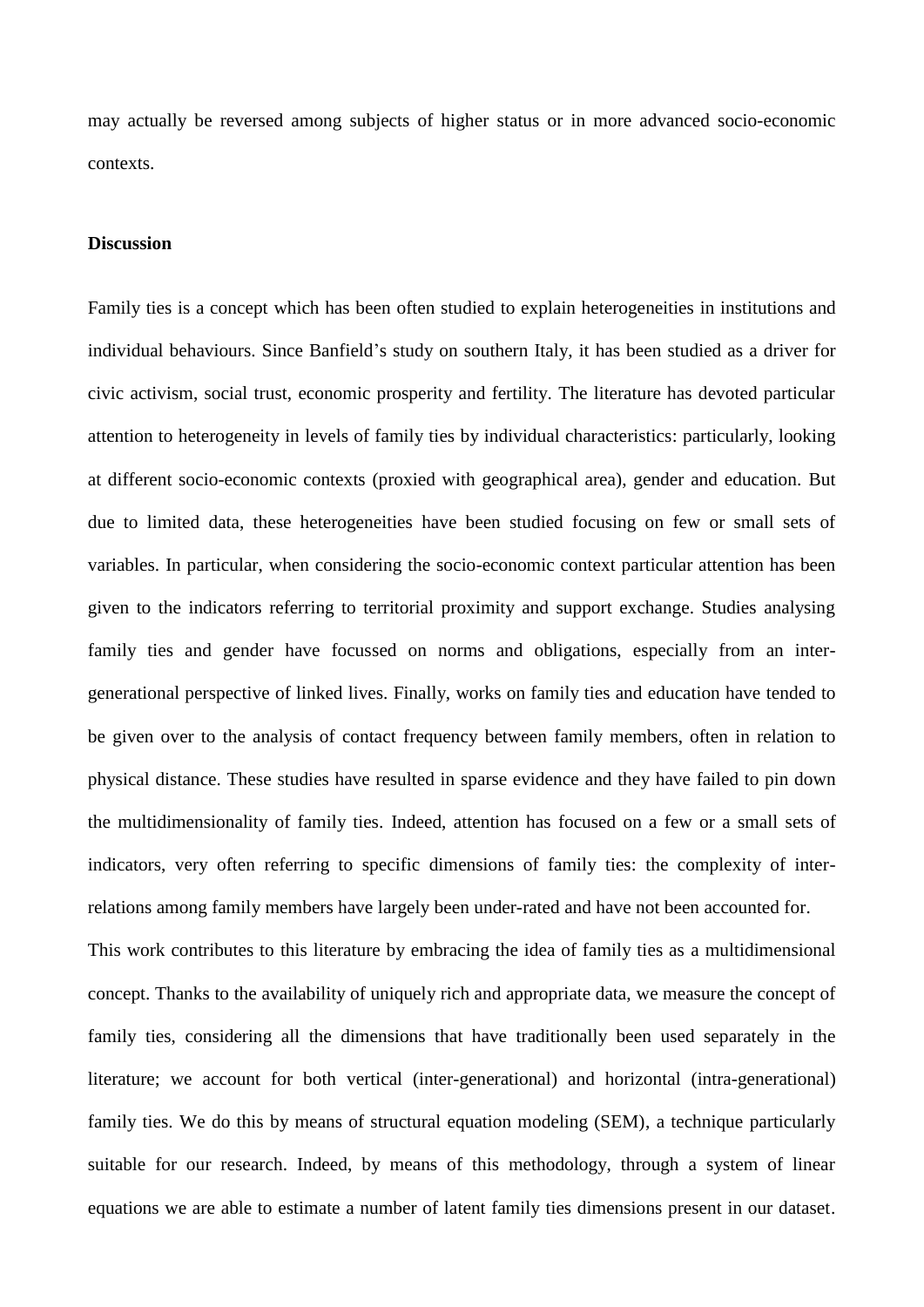As such we do not have to parcel out the concept into several independent and unrelated dimensions. What is more, SEM allows us to explicitly account for the measurement errors for both dependent and independent variables, an issue particularly relevant when dealing with self-reported and subjective measures (Bollen and Paxton, 1998).

Our SEM measurement model estimates seven family ties dimensions with a very good fit, systematising the evidence in different pieces of work in this literature stream. In particular, the data covers four different dimensions of contact frequency: two 'traditional' (meeting and phone calling); and two more 'modern' (on-line calling and messaging). Importantly, this distinction allows us to account for the concept of 'digital solidarity', something increasingly important in the family ties literature in the light of technological advances (Fingermann et al., 2020b). The other three dimensions refer to territorial distance, support exchange and norms and obligations towards family. The second step of our analysis tests the measurement invariance by sub-population of interest in the family ties literature: socio-economic context (here proxied by Centre-North vs. South); gender (men vs. women); education (low- vs. highly-educated); and age (18-30; 31-40; 41- 50; 51+). The measurement invariance signals that the psychometric properties of the concept analysed are the same in the groups under comparison, something necessary for achieving meaningful conclusions on heterogeneity in family ties levels or corresponding patterns. It is unfortunate that this has seldom been tested in the literature (Sass and Schmitt, 2013). We achieve measurement invariance for socio-economic contest and gender, but not for education and gender: this means that the theoretical constructs (i.e. family ties dimensions) are equivalent for people living in both the North and the South, women and men. However, both the dichotomy low- vs. highly-educated and the different birth cohort 'make a difference' in the way people conceive these dimensions. This is an important insight and suggests the need for caution in conducting comparative analysis on family ties by education and age, especially in the light of the expansion of education and increased life expectancy.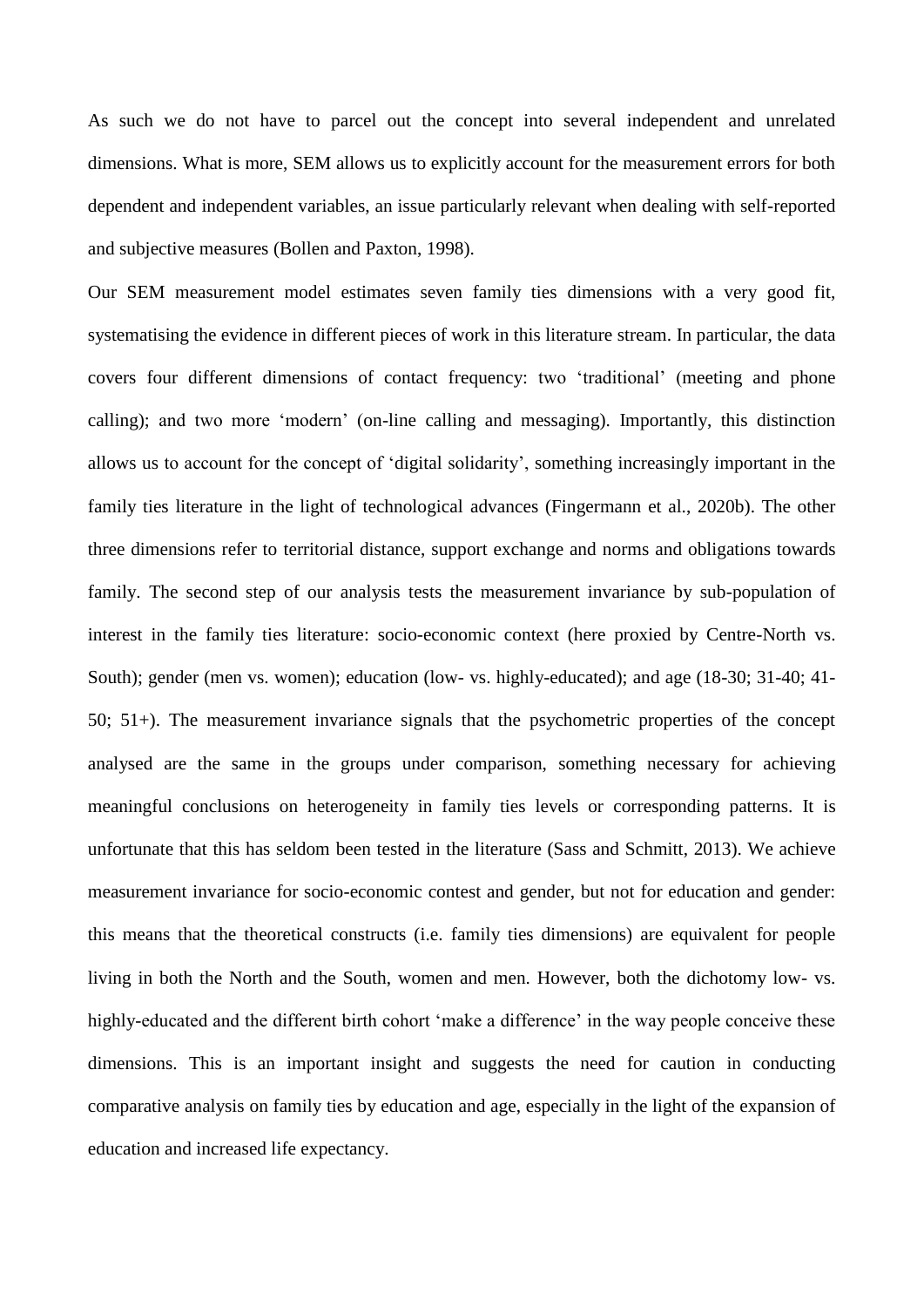The third step of the analysis looks at correlations among the different estimated dimensions over the socio-demographic characteristics under consideration. Some findings deserve particular attention. First of all, there is a clear negative correlation between frequency of contacts through 'traditional' modes (meeting) and 'technological' ones (on-line calling). This seems to be particularly pronounced in higher status people and in more socio-economically advanced contexts. At the same time, the messaging dimension is strongly correlated with on-line calling, confirming the linkage of new technologies. Also, phone and face-to-face contacts appear complementary for women, while they are much less well correlated among men. The expected negative correlation between meeting and territorial distance is less pronounced in the South, suggesting that in societies characterised by stronger family ties face-to-face contacts are important in and of themselves, and that they are not simply driven by geographical proximity. The positive correlation between territorial distance and on-line calling is also worth stressing, suggesting as it does that people living far away rely a great deal on technological media to maintain contacts. We do not find, as many others had, a strong correlation between territorial distance and support exchange; instead, this correlation is (weakly) positive in the Centre-North and among the highly-educated.

It is proper to acknowledge some limitations in our study. First and foremost, by using data from one country, the two different territorial areas we consider share the same institutional setting, despite being different in cultural and socio-economic terms. A cross-country analysis may account for this shortcoming. But the fact that family ties appear to be driven by cultural traits arguably minimises this weakness. This study suggests some new lines of research. First of all, the marked cleavage between older and newer modes of contact suggests a digital divide in the family ties pattern, which warrants further attention especially in the light of the growing pervasiveness of digital media (Fang et al., 2021).

Also, it would be interesting to reconsider family ties in the aftermath of the COVID-19 pandemic. Will we learn that COVID has affected intra-familiar relationships? (Ones, 2020).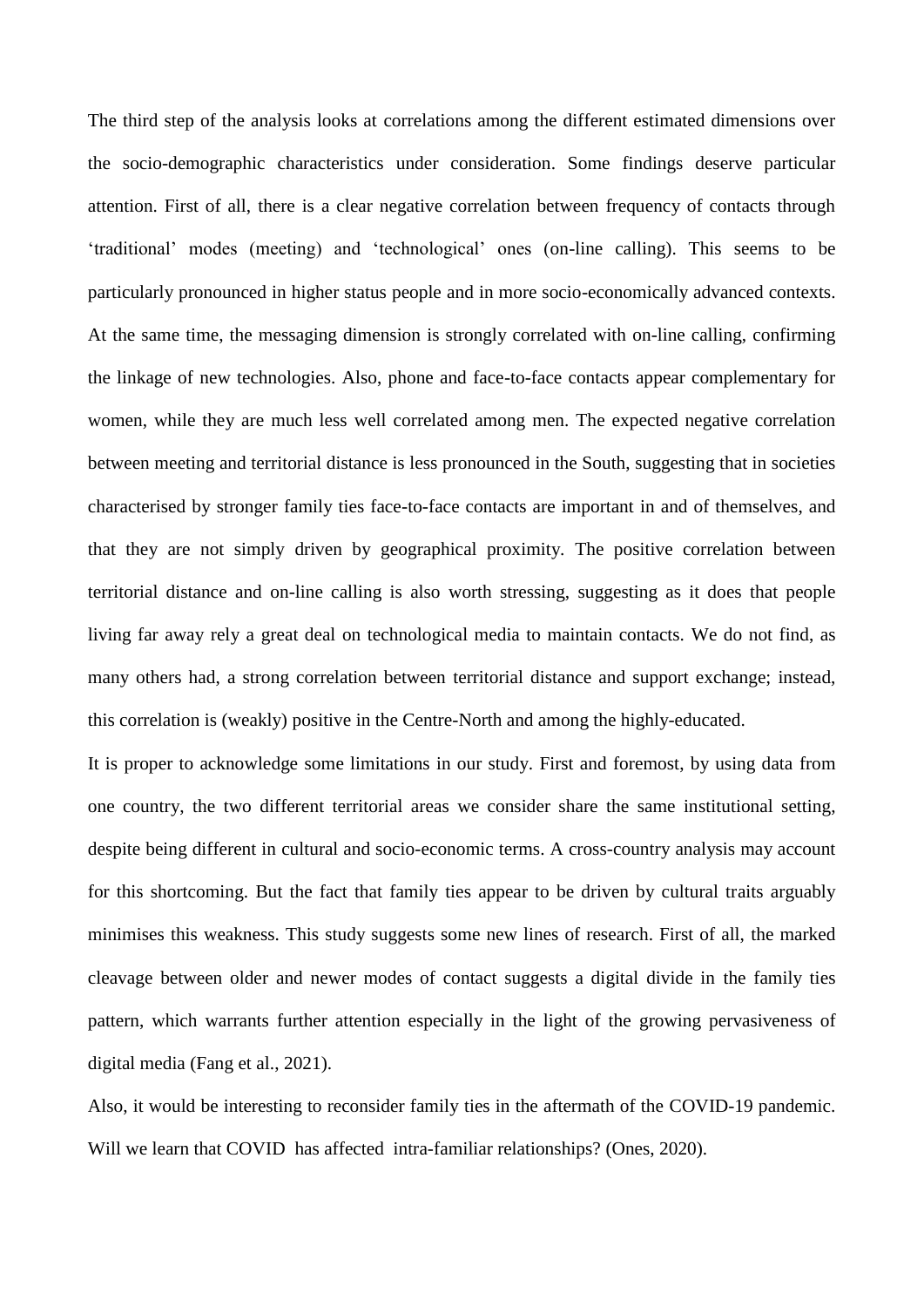#### **References**

Abel, E. K. (1991). *Who cares for the elderly? Public policy and the experiences of adult daughters.* Philadelphia, Temple University Press.

Albertini, M., Kohli, M. (2013). The generational contract in the family: An analysis of transfer regimes in Europe. *European Sociological Review*, 29(4), 828-840.

Albertini, M., Kohli, M., Vogel, C. (2007). Intergenerational transfers of time and money in European families: common patterns—different regimes? *Journal of European social policy*, 17(4), 319-334.

Alesina, A., Giuliano, P. (2011). Family ties and political participation. *Journal of the European Economic Association*, 9(5), 817-839.

Alesina, A., Giuliano, P. (2014). Family ties. In: *Handbook of economic growth* (Vol.2, 177-215). Elsevier*.*

Antonucci, T. C. (2001). Social relations: An examination of social networks, social support, and sense of control. In *Handbook of the psychology of aging,* J. E. Birren, K. W. Schaie (Eds.), pp. 427–453, Academic Press.

Assirelli, G., Tosi, M. (2013). Education and family ties in Italy, France and Sweden. *Journal of Educational and Social Research*, 3(7), 379-379.

Attias-Donfut, C., Ogg, J., Wolff, F. C. (2005). European patterns of intergenerational financial and time transfers. *European Journal of Ageing*, 2(3), 161-173.

Banfield, E.C. (1958). *The moral basis of a backward society*. New York, Free Press.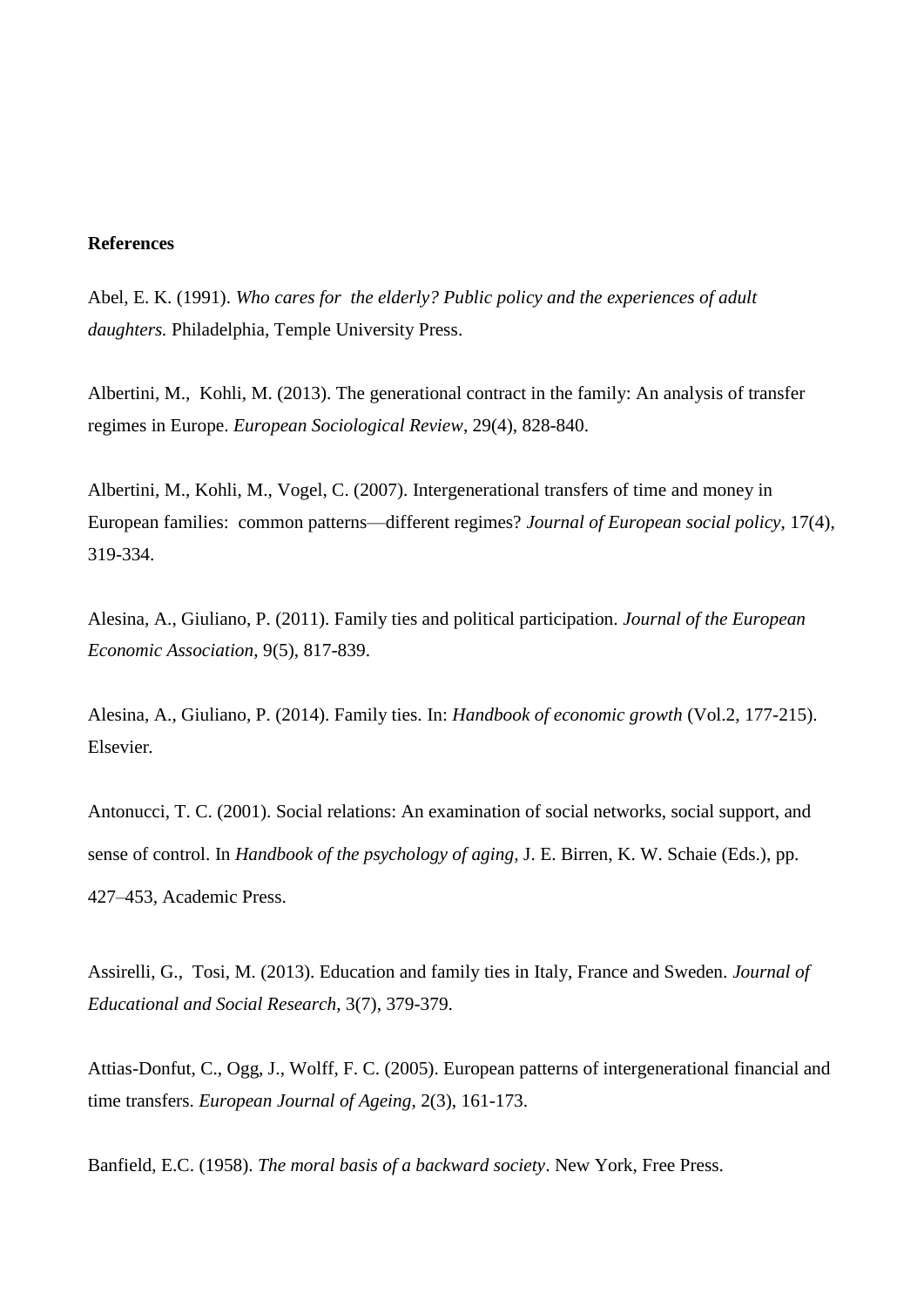Barbagli, M., Castiglioni, M., Dalla Zuanna, G. (2003). Fare famiglia in Italia. Un secolo di cambiamenti. Bologna, Il Mulino

Bengtson, V. L., Roberts, R. E. (1991). Intergenerational solidarity in aging families: An example of formal theory construction. *Journal of Marriage and the Family,* 856-870.

Bielby D.D. (2006) Gender and Family Relations. In: *Handbook of the Sociology of Gender. Handbooks of Sociology and Social Research*. Boston, Springer.

Billari, F., Ongaro, F. (1998). The transition to adulthood in Italy. Evidence from cross-sectional surveys/Le passage à l'âge adulte en Italie. *Espace Populations Sociétés*, 16(2), 165-179.

Blaauboer, M., Mulder, C. H., Zorlu, A. (2011). Distance between couples and the man's and woman's parents. *Population, Space and Place*, 17, 597–610.

Bollen, K. A. (1989). Structural equations with latent variables. New York: John Wiley.

Bollen, K. A., Paxton, P. (1998). Detection and determinants of bias in subjective measures. *American Sociological Review*, 465-478.

Byrne, B. M. (1998). *Structural equation modeling with LISREL, PRELIS, and SIM-PLIS: Basic concepts, applications, and programming*. Mahwah, NJ: Lawrence Erlbaum.

Byrne, B. M., Shavelson, R. J., Muthén, B. (1989). Testing for the equivalence of factor covariance and mean structures: the issue of partial measurement invariance. *Psychological Bulletin*, 105(3), 456.

Carstensen, L. L., Isaacowitz, D. M., Charles, S. T. (1999). Taking time seriously: a theory of socioemotional selectivity. American Psychologist, 54(3), 165-181.

Choi, H., Schoeni, R. F., Wiemers, E. E., Hotz, V. J., Seltzer, J. A. (2020). Spatial distance between parents and adult children in the United States. *Journal of Marriage and Family*, 82(2), 822-840.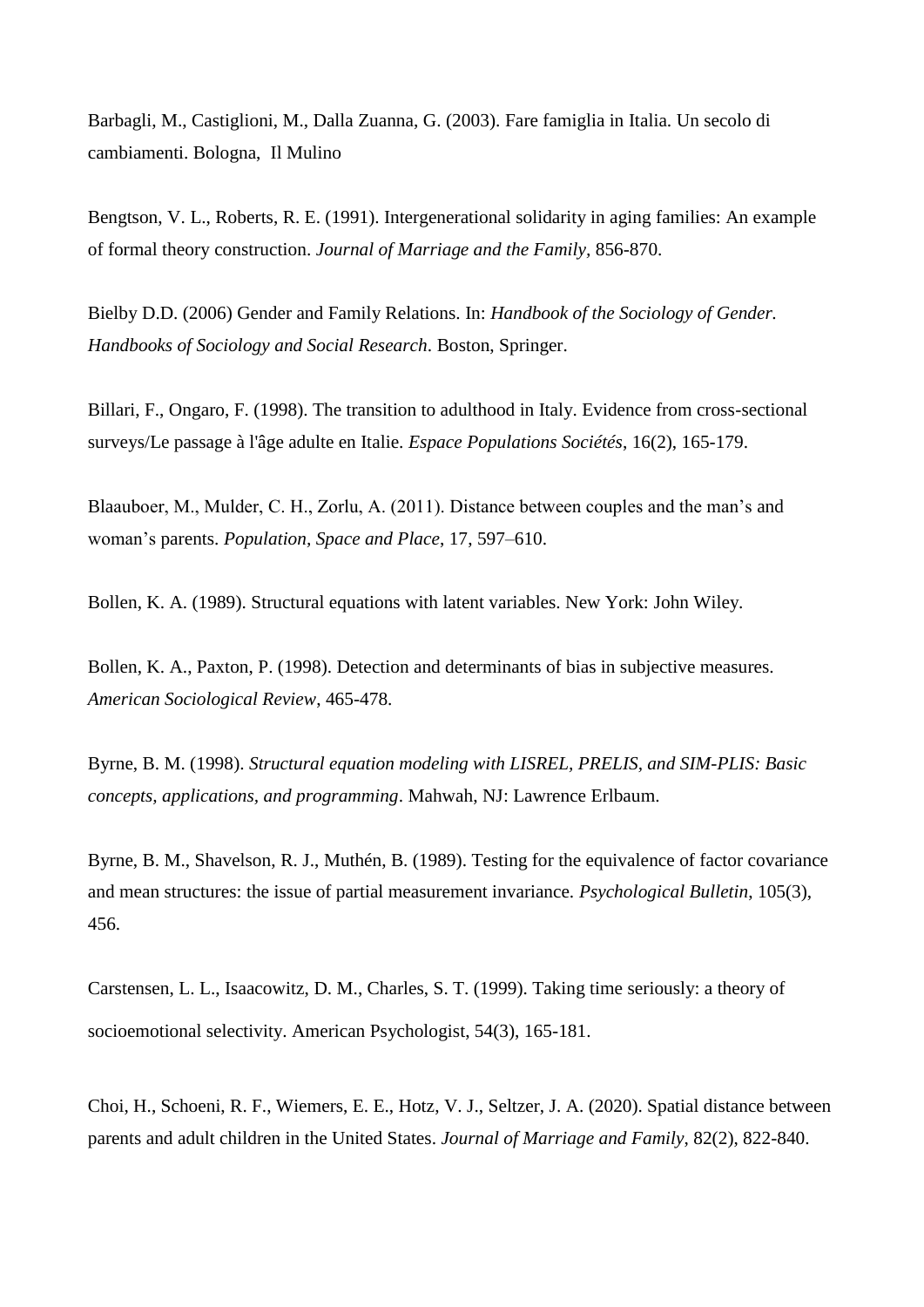Daatland, S. O., Herlofson, K. (2003). 'Lost solidarity' or 'changed solidarity': a comparative European view of normative family solidarity. *Ageing and Society*, 23, 537.

Daatland, S. O., Lowenstein, A. (2005). Intergenerational solidarity and the family–welfare state balance. *European Journal of Ageing*, *2*(3), 174-182.

Dalla Zuanna, G., Michielin, F., Bordignon, F. (2007). Proximity between adult children and their mothers: A European comparison. In Workshop: *Changes in leaving arrangements and family relationships in the context of strong family ties. Southern Europe and Eastern Asia: trends, causes and consequences,* Rostock.

Davis, D. R., Dingel, J. I. (2019). A spatial knowledge economy. *American Economic Review*, 109(1), 153-70.

Diamantopoulos, A., Siguaw, J.A. (2000). *Introducing LISREL*. London: Sage Publications.

Di Giulio, P., Rosina, A. (2007). Intergenerational family ties and the diffusion of cohabitation in Italy. *Demographic research*, 16, 441-468.

Donahue, B. H. (2006). The effect of partial measurement invariance on prediction (Doctoral dissertation, University of Georgia).

Dykstra, P. A., Fokkema, T. (2011). Relationships between parents and their adult children: A West European typology of late-life families. *Ageing & Society*, 31(4), 545-569.

Farkas, J. I., Hogan, D. P. (1995). The demography of changing intergenerational relationships. In: *Adult intergenerational relations: Effects of societal change*, V. L. Bengtson, K. W. Schaie, L. M. Burton (Eds.), pp. 1-29, New York: Springer.

Fingerman, K. L., Birditt, K. S. (2003). Do age differences in close and problematic family ties reflect the pool of available relatives?. *The Journals of Gerontology Series B: Psychological Sciences and Social Sciences,* 58(2), P80-P87.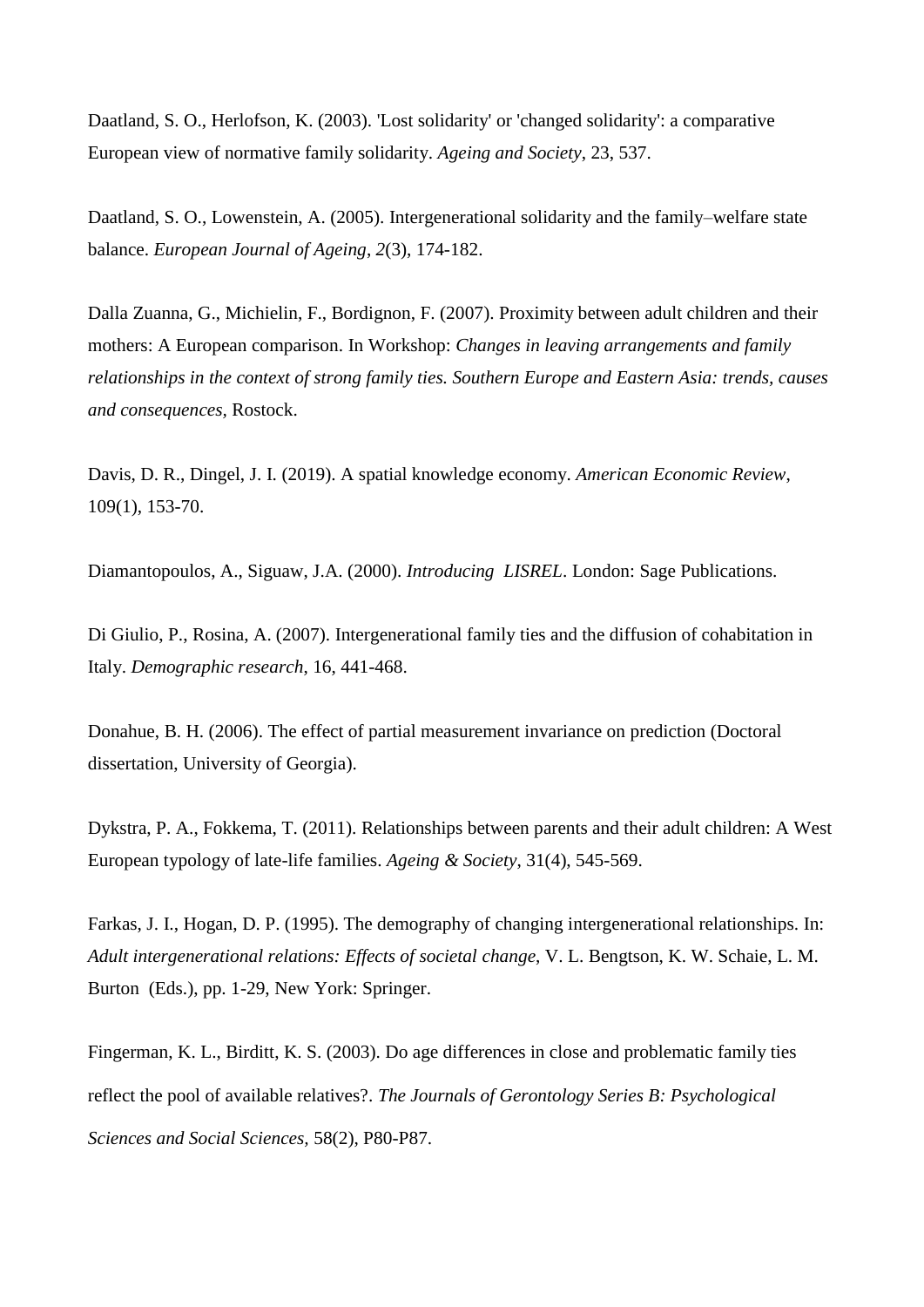Fingerman, K. L., Hay, E. L., Birditt, K. S. (2004). The best of ties, the worst of ties: Close, problematic, and ambivalent social relationships. *Journal of Marriage and Family*, 66(3), 792-808.

Fingerman, K. L., Huo, M., Birditt, K. S. (2020a). Mothers, fathers, daughters, and sons: Gender differences in adults' intergenerational ties. *Journal of Family Issues*, 41(9), 1597-1625.

Fingerman, K. L., Huo, M., Birditt, K. S. (2020b). A decade of research on intergenerational ties: Technological, economic, political, and demographic changes. *Journal of Marriage and Family*, 82(1), 383-403.

Fokkema, T., ter Bekke, S., Dykstra, P.A., (2008). *Solidarity between parents and their adult children in Europe*. Interdisciplinary Demographic Institute, The Hague, NL.

Fuller, H. R., Ajrouch, K. J., & Antonucci, T. C. (2020). The Convoy Model and Later-Life Family Relationships. *Journal of Family Theory & Review*, 12(2), 126-146.

Gans, D., Silverstein, M. (2006). Norms of filial responsibility for aging parents across time and generations. *Journal of Marriage and Family*, 68(4), 961-976.

Goldman, A. W., Cornwell, B. (2018). Social disadvantage and instability in older adults' ties to their adult children. *Journal of Marriage and Family*, 80(5), 1314-1332.

Hammel, E. A. (1990). A theory of culture for demography. *Population and Development Review*, 16(3), 455–485.

Hank, K. (2007). Proximity and contacts between older parents and their children: A European comparison. *Journal of Marriage and Family*, 69(1), 157-173.

Horn, J. L., McArdle, J. J. (1992). A practical and theoretical guide to measurement invariance in aging research. *Experimental Aging Research*, 18(3-4), 117- 144.

Hu, L.T., Bentler, P.M. (1999). Cutoff criteria for fit indexes in covariance structure analysis: Conventional criteria versus new alternatives. *Structural Equation Modeling*, 6 (1), 1-55.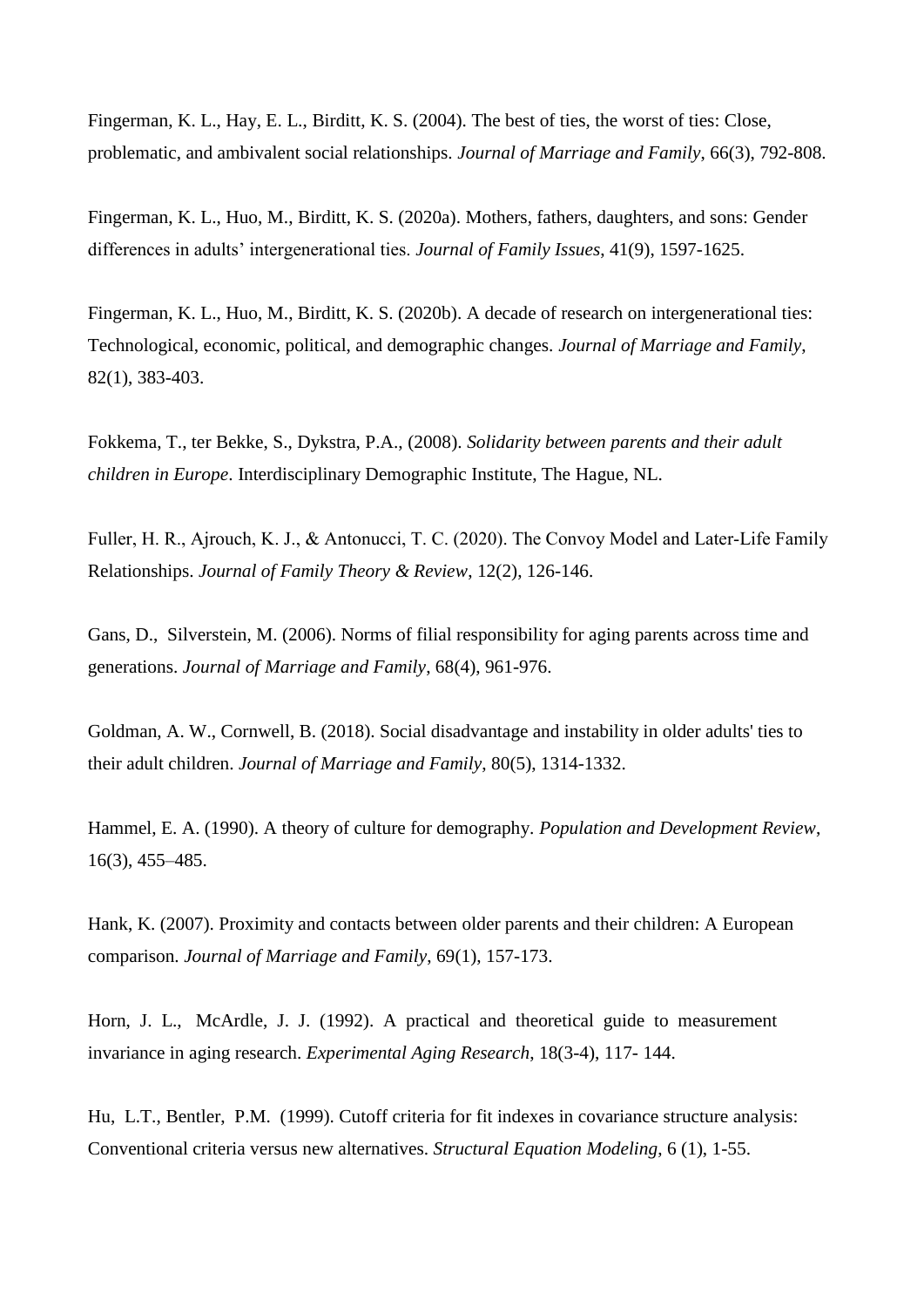Ikkink, K. K., Van Tilburg, T., Knipscheer, K. C. (1999). Perceived instrumental support exchanges in relationships between elderly parents and their adult children: Normative and structural explanations. *Journal of Marriage and the Family*, 831-844.

Impicciatore, R. (2015). The transition to adulthood of the Italian second generation in France. *European Journal of Population*, 31(5), 529-560.

Joreskog, K. G., Sorbom, D. (1982). Recent developments in structural equation modeling. *Journal of Marketing Research*, 19(4), 404-416.

Kaplan, D. (2001). Structural equation modelling. In: International Encyclopedia of the Social & Behavioral Sciences, N. J. Smelser, P. B. Baltes (Eds.), pp. 15215-15222, Amsterdam: Elsevier

Kalmijn, M. (2006). Educational inequality and family relationships: Influences on contact and proximity. *European Sociological Review*, 22(1), 1-16.

Kline, R.B. (2016). *Principles and Practice of Structural Equation Modeling (4th ed.).* New York: The Guilford Press.

Lang, F. R., & Carstensen, L. L. (1994). Close emotional relationships in late life: further support for proactive aging in the social domain. *Psychology and Aging*, 9(2), 315-324.

Lesthaeghe, R., Meekers, D. (1986). Value Changes and the Dimensions of Familialism in the European Community. *European Journal of Population*, 2, 225–268.

Lee, E., Spitze, G., Logan, J. R. (2003). Social support to parents‐in‐law: The interplay of gender and kin hierarchies. *Journal of Marriage and Family*, 65(2), 396-403.

Lin, G., Rogerson, P.A. (1995). Elderly parents and the geographic availability of their adult children. *Research on Aging,* 17, 303–331.

Luppi, M., Nazio, T. (2019). Does gender top family ties? Within-couple and between-sibling sharing of elderly care. *European Sociological Review*, 35(6), 772-789.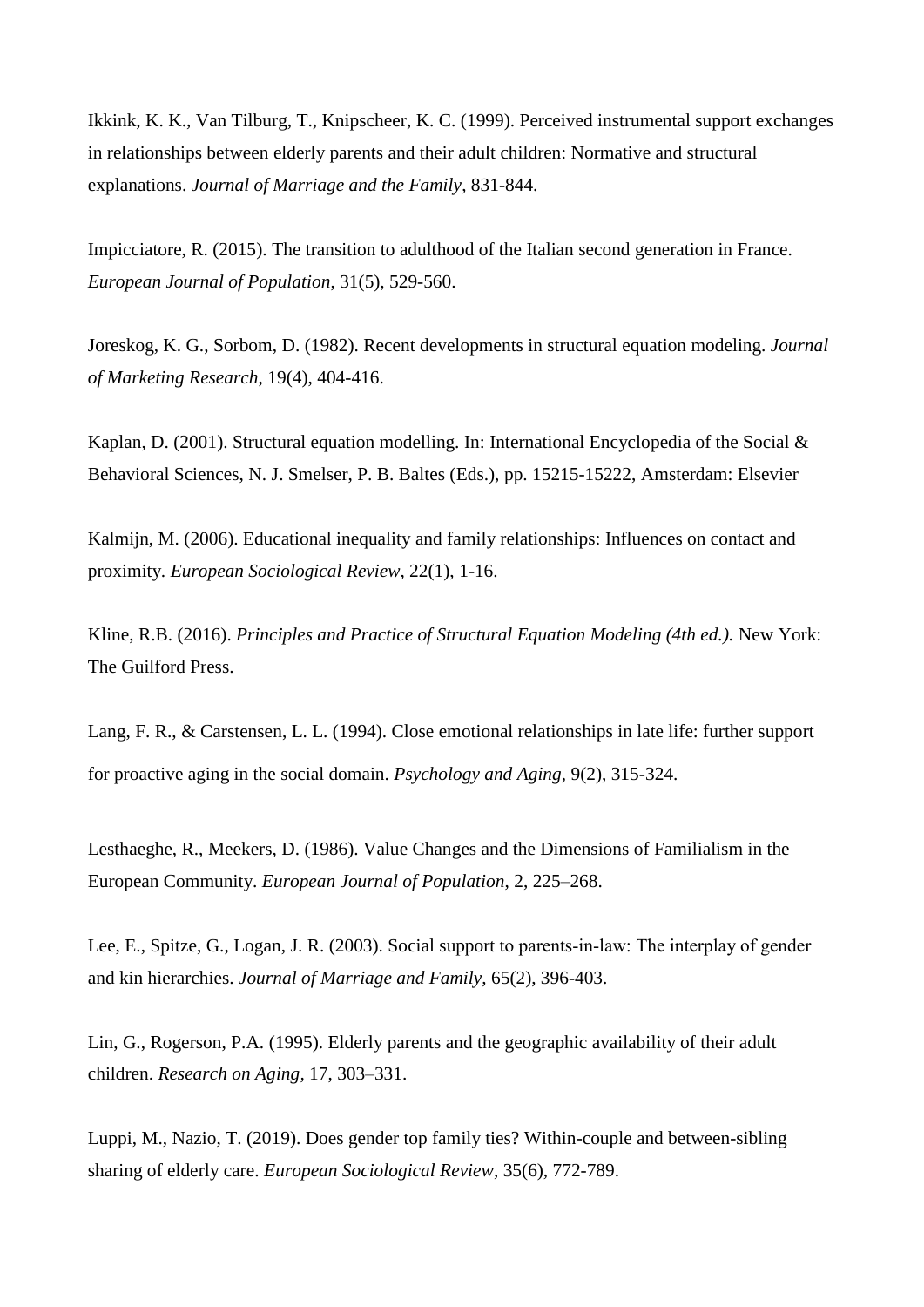Lynott, P. P., Roberts, R. E. (1997). The developmental stake hypothesis and changing perceptions of intergenerational relations, 1971–1985. *The Gerontologist*, 37(3), 394-405.

Machin, S., Salvanes, K. G., Pelkonen, P. (2012). Education and mobility. *Journal of the European Economic Association*, 10, 417–450.

Malmberg, G., Pettersson, A. (2007). Distance to elderly parents: analyses of Swedish register data. *Demographic Research,* 17, 679–704.

McDonald, P., Pini, B., Bailey, J., Price, R. (2011). Young people's aspirations for education, work, family and leisure. *Work, Employment and Society*, 25(1), 68-84.

Micheli, G. A. (2000). Kinship, family and social network: The anthropological embedment of fertility change in Southern Europe. *Demographic Research*, 3(13).

Michielin, F., Mulder, C.H., Zorlu, A. (2008). Distance to parents and geographical mobility. *Population, Space and Place,* 14, 327–345.

Miles, J., Shevlin, M. (1998). Effects of sample size, model specification and factor loadings on the GFI in confirmatory factor analysis. *Personality and Individual Differences*, 25, 85-90

Milfont, T. L., Fischer, R. (2010). Testing measurement invariance across groups: Applications in cross-cultural research. *International Journal of Psychological Research*, 3(1), 111-130.

Mincer, J. (1978). Family migration decisions. *Journal of Political Economy*, 86, 749–773.

Mulder, C. H., & Cooke, T. J. (2009). Family ties and residential locations. *Population, Space and Place*, 15(4), 299-304.

Muthén, B. Christoffersson, A. (1981). Simultaneous factor analysis of dichotomous variables in several groups. *Psychometrika*, 46(4), 407-419.

Reher, D. S. (1998). Family ties in Western Europe: Persistent contrasts. *Population and Development Review*, 24, 203–234.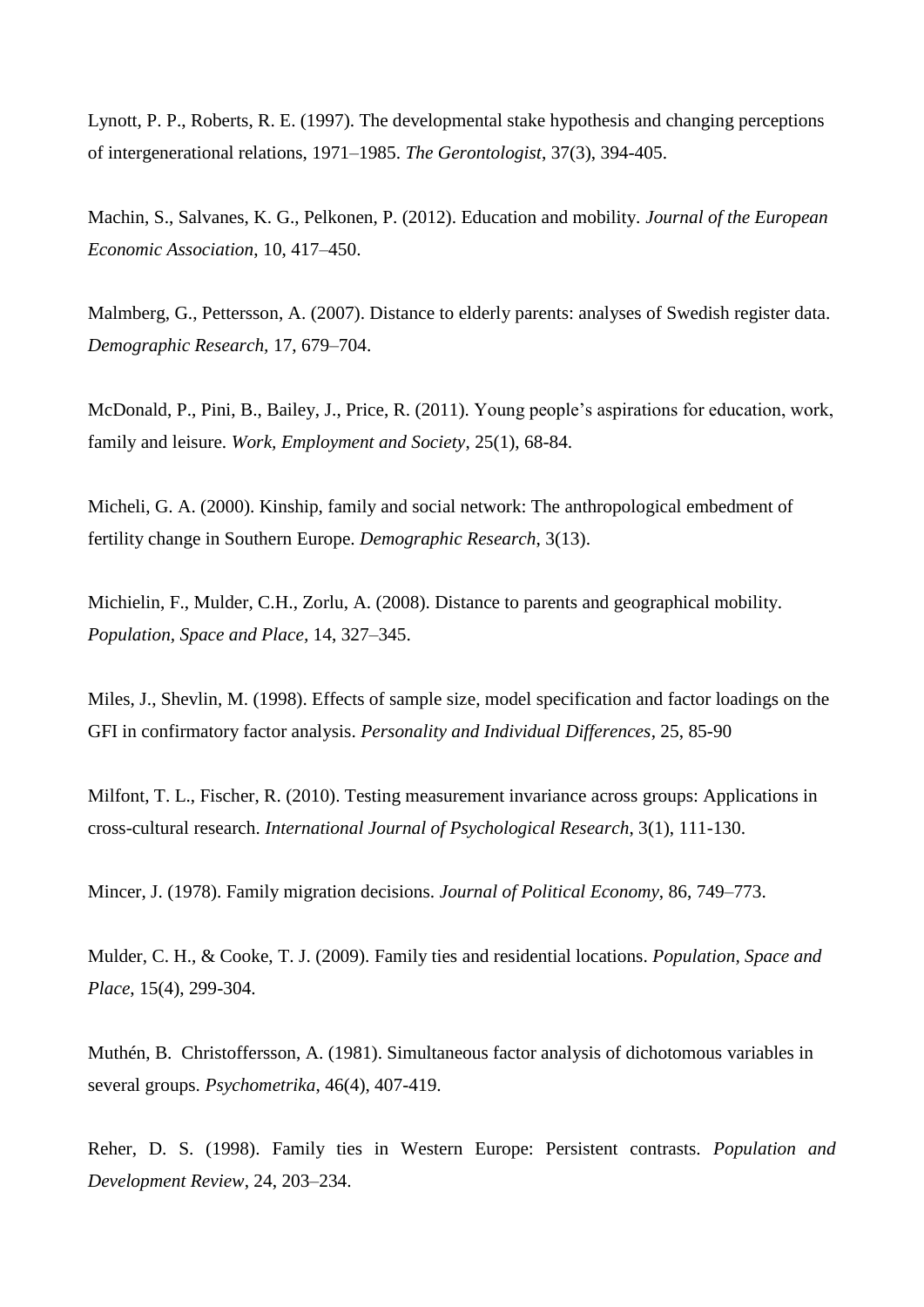Reise, S. P., Widaman, K. F., Pugh, R. H. (1993). Confirmatory factor analysis and item response theory: two approaches for exploring measurement invariance. *Psychological Bulletin*, 114(3), 552.

Rossi, A. S., Rossi, P. P. H. (1990). *Of human bonding: Parent child relations across the life course*. New York: Routledge.

Rossi, A. S. (1995). Commentary: Wanted: Alternative theory and analysis models. In: *Adult intergenerational relations: Effects of societal change*, V. L. Bengtson, K. W. Schaie, L. M. Burton (Eds.), pp. 264-276, New York: Springer.

Santarelli, E., Cottone, F. (2009). Leaving home, family support and inter-generational ties in Italy: Some regional differences. *Demographic Research*, 21, 1-22.

Sass, D. A., Schmitt, T. A. (2013). Testing measurement and structural invariance: Implications for practice. In: *Handbook of quantitative methods for educational research*, pp. 315-345, Brill Sense.

Shelton, N., Grundy, E. (2000). Proximity of adult children to their parents in great Britain. *International Journal of Population Geography*, 6, 181–195.

Silverstein, M., Bengtson, V. L. (1997). Intergenerational solidarity and the structure of adult childparent relationships in American families. *American Journal of Sociology*, 103(2), 429-60.

Soldo, B. J., Wolf, D. A., Agree, E. M. (1990). Family, households, and care arrangements of frail older women: A structural analysis. *Journal of Gerontology: Social Sciences*, 45, S238-S249.

Steenkamp, J. B. E., Baumgartner, H. (1998). Assessing measurement invariance in cross-national consumer research. *Journal of Consumer Research*, 25(1), 78-90.

Steiger, J. H. (2007). Understanding the limitations of global fit assessment in structural equation modelling. *Personality and Individual Differences*, 42 (5), 893-98.

Swartz, T. T. (2009). Intergenerational family relations in adulthood: Patterns, variations, and implications in the contemporary United States. *Annual Review of Sociology*, 35, 191-212.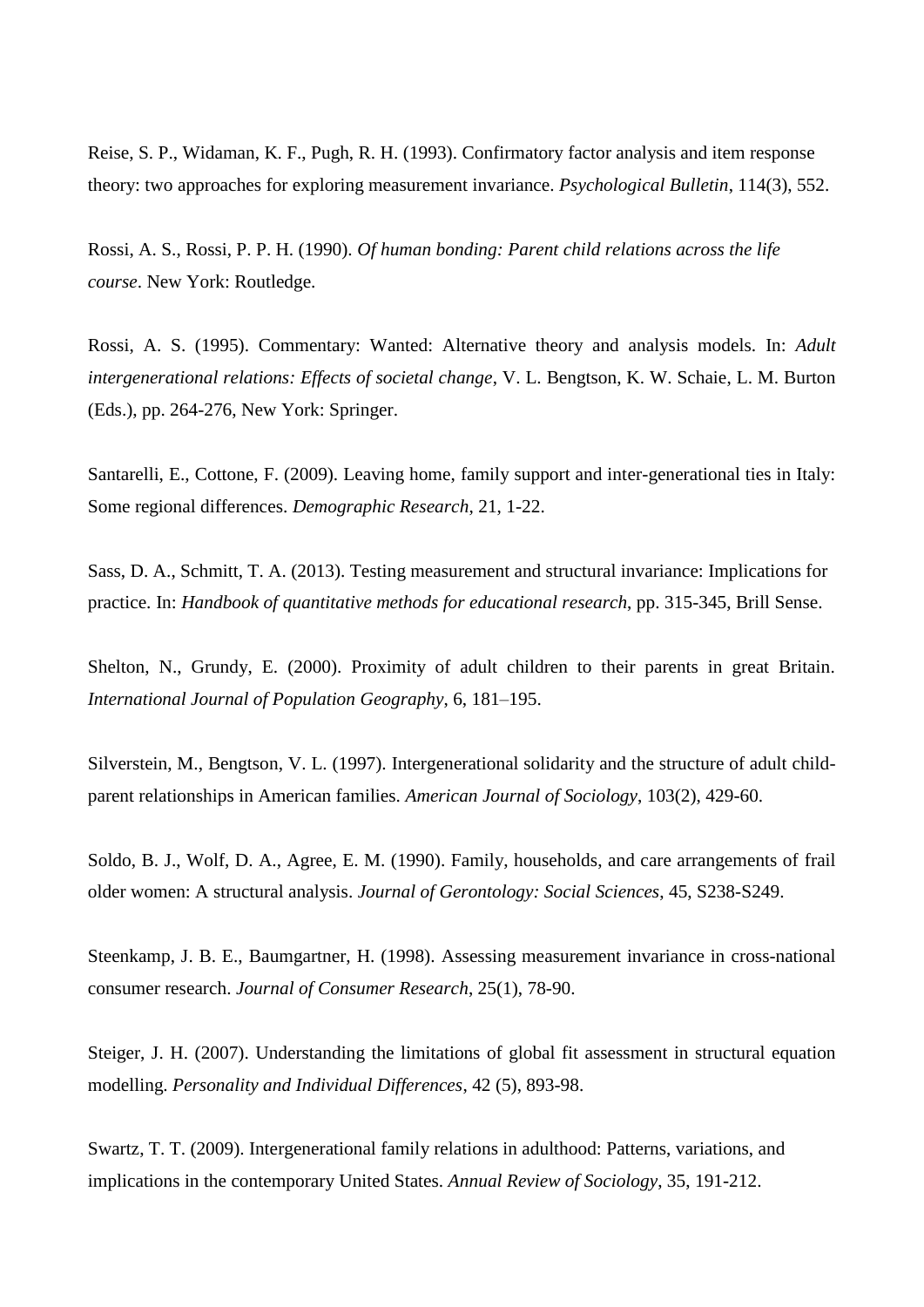Tabachnick, B.G., Fidell, L.S. (2007). *Using Multivariate Statistics (5th ed.).* New York: Allyn and Bacon.

Thornton, A., Young-DeMarco, L. (2001). Four decades of trends in attitudes toward family issues in the United States. *Journal of Marriage and the Family*, 63, 1009–1037.

Trent, K., South, S. J. (1992). Sociodemographic status, parental background, childhood family structure, and attitudes toward family formation. *Journal of Marriage and the Family*, 427-439.

Van Gaalen, R. I., Dykstra, P. A., Komter, A. E. (2010). Where is the exit? Intergenerational ambivalence and relationship quality in high contact ties. *Journal of Aging Studies*, 24(2), 105-114.

Vandenberg, R. J., Lance, C. E. (2000). A review and synthesis of the measurement invariance literature: Suggestions, practices, and recommendations for organizational research. *Organizational Research Methods*, 3(1), 4-70.

Verbakel, E, De Graaf, P. (2004). Contacten tussenbroers en zussen: traditonaliteit, homogeniteit enrestricties. [Contacts Between Siblings: Traditionalism, Homogeneity, and Restrictions.]. *Mens & Maat-schappij*, 79, 389–410.

Viazzo, P. P. (2003). What's so special about the Mediterranean? Thirty years of research on household and family in Italy. *Continuity and Change*, 18(1), 111-137.

Vrieze, S. I. (2012). Model selection and psychological theory: A discussion of the differences between the Akaike information criterion (AIC) and the Bayesian information criterion (BIC). *Psychological Methods*, 17(2), 228-243.

Yamagishi, T., Cook, K. S., Watabe, M. (1998). Uncertainty, trust, and commitment formation in the United States and Japan. *American Journal of Sociology*, 104(1), 165-194.

West, C., & Zimmerman, D. H. (2009). Accounting for doing gender. *Gender & Society*, 23(1), 112-122.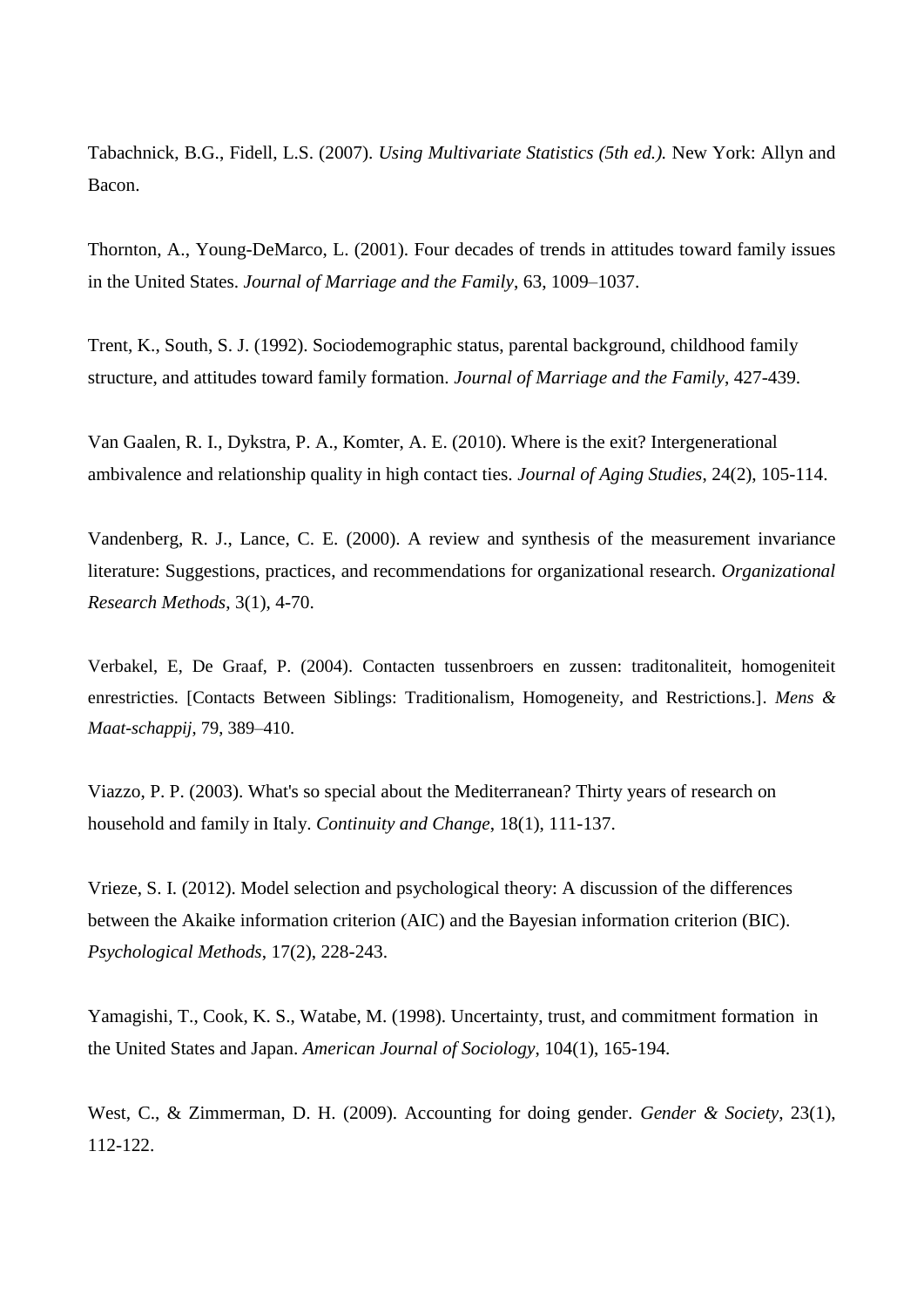Winkeler, M., Filipp, S. H., Boll, T. (2000). Positivity in the aged's perceptions of intergenerational relationships: A "stake" or "leniency" effect?. *International Journal of Behavioral Development*, 24(2), 173-182.

# **APPENDIX**

|  |  |  | <b>Table A1.</b> Complete wording of questions for variables of Norms and obligations dimension (FT7) |  |
|--|--|--|-------------------------------------------------------------------------------------------------------|--|
|  |  |  |                                                                                                       |  |

| Variable's label                  | Question's complete wording                                                          |
|-----------------------------------|--------------------------------------------------------------------------------------|
| Marriage is outdated              | Marriage is an outdated institution                                                  |
| Ok living together not married    | Two members of a couple have right to live to together even if they don't want to    |
|                                   | marry                                                                                |
| Woman alone can have a child      | A woman has right to have a child even if she is alone and she does not want a       |
|                                   | stable relationship with a man                                                       |
| Ok divorcing with children        | Two members of an unhappy couple should divorce even if they have children           |
| Same-sex couples must have        | A same-sex couple in a civil union must have same rights of a married couple         |
| same rights                       | (inheritance rights, pension reversibility, sickness assistance, etc.)               |
| Child need father and mother      | A child needs to live with a father and a mother in order to well grow up            |
| Child need parents' love,         | A child needs parents who love him/her regardless of their sex in order to well grow |
| regardless of their sex           | up                                                                                   |
| Working mother has good           | A working mother is able to establish a good relationship with their children,       |
| relationship with child           | exactly as a non-working mother                                                      |
| Daughters (and not sons) should   | When parents need care, their daughters should take care of them instead of their    |
| care for parents                  | sons                                                                                 |
| Children of divorced parents      | If the two members of a family divorce the children should live with mother instead  |
| must live with mother             | of with father                                                                       |
| Woman fulfilled only with         | A woman is fulfilled only if she has children                                        |
| children                          |                                                                                      |
| Man fulfilled only with children  | A man is fulfilled only if he has children                                           |
| Being housewife is fulfilling for | Being a housewife is fulfilling for a woman like having a paid job                   |
| woman                             |                                                                                      |
| Children should leave household   | When children are 18-20 years old they should leave the household                    |
| when 18-20                        |                                                                                      |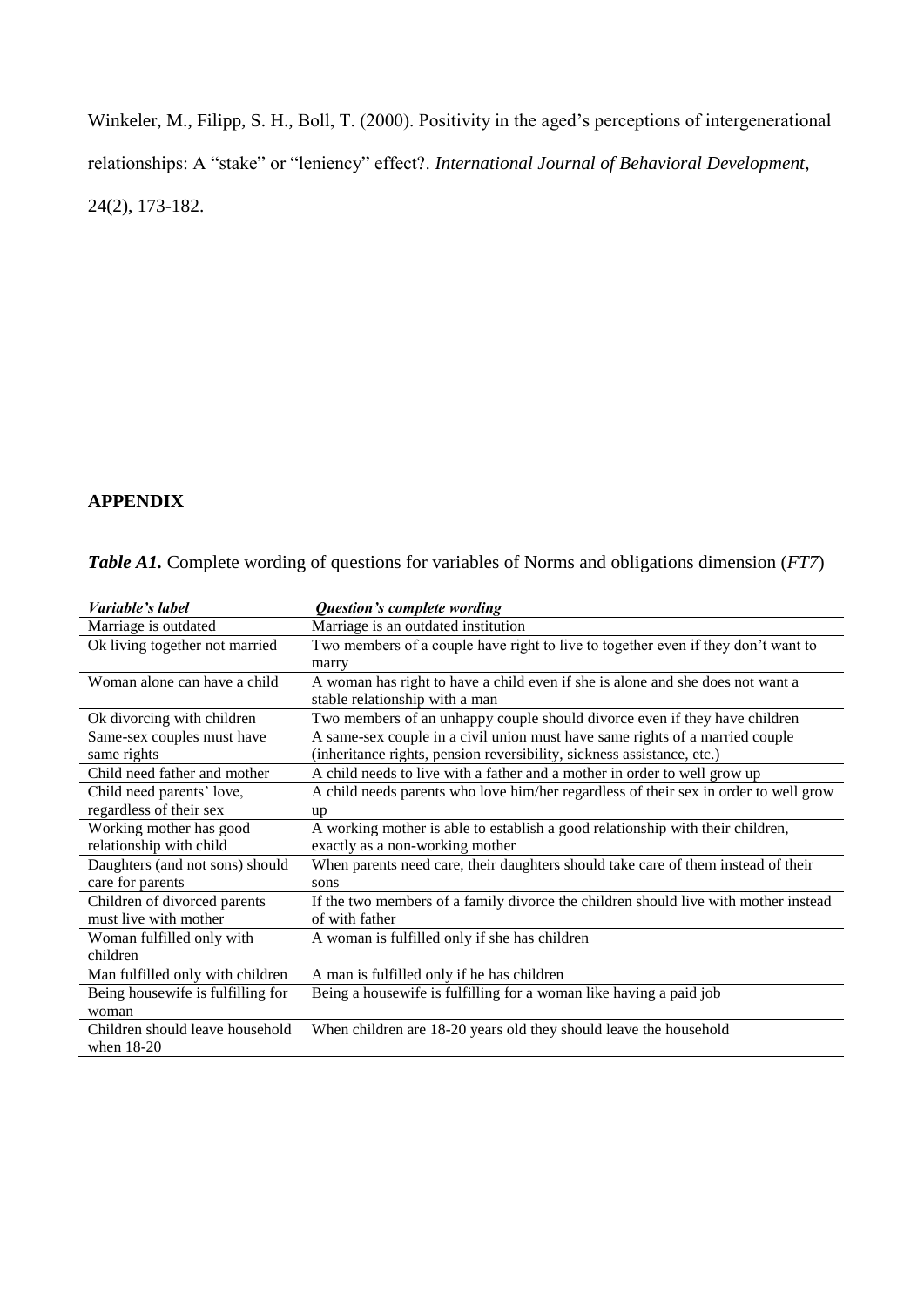

*Figure A1*: Correlation among family ties dimensions for North-Centre (N) and South (S) individuals (*FT1-FT4*)

*Figure A2:* Correlation among family ties dimensions for North-Centre (N) and South (S) individuals (*FT5-FT7*)

N S N S N S N S N S N S

N S N S N S N S N S N S